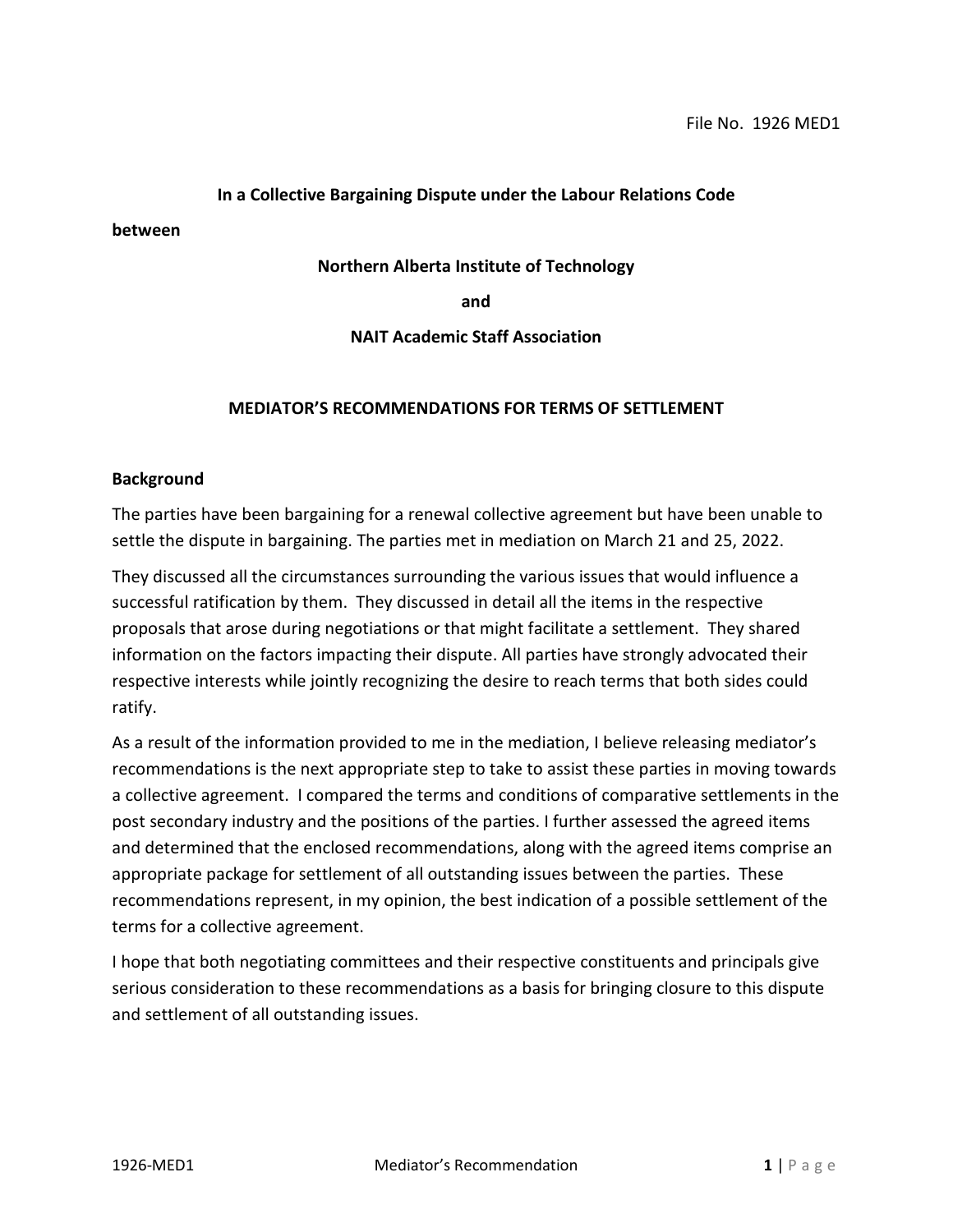## **Agreed Items and Items Not Within this Recommendation**

The recommendations below deal with the outstanding items between the parties. If an outstanding proposal was to amend the collective agreement(s) but is not in this recommendation, the collective agreement(s) will remain unchanged. If an outstanding proposal was to add to or delete from the collective agreement(s) but is not in this recommendation the collective agreement(s) will remain unchanged.

The parties resolved other items during bargaining. Appendix A sets out a summary of those agreed items.

# **Recommendations**

I make the recommendations on the following outstanding items. The deletions are shown by strikethrough and the additions or amendments are shown in **bold.**

## **Term of Agreement**

Five-year collective agreement: July 1, **2019 –** June 30, **2024**.

## **Appendix A: Economic Agreement - Across-The-Board (ATB) Increases**

**Across-the-board (ATB) salary increases as follows, which will be applied equally to all base salaries, and applied to all salary scales, salary maxima and minima, and increment values:**

- **July 1, 2019: 0%**
- **July 1, 2020: 0%,**
- **July 1, 2021: 0%,**
- **July 1, 2022: 0%,**
- **April 1, 2023: 1.25% (effective 1st day of 10th month of year three of the renewal collective agreement),**
- **December 1, 2023: 1.5% (effective 1st day of 6th month of year four of the renewal collective agreement),**
- An additional 0.5% ATB increase retroactive to December 1, 2023 (effective 1<sup>st</sup> day of **6th month of year four of the renewal collective agreement), payable in the February 2024 or March 2024 "pay cheque," subject to the following "Gain Sharing Formula."**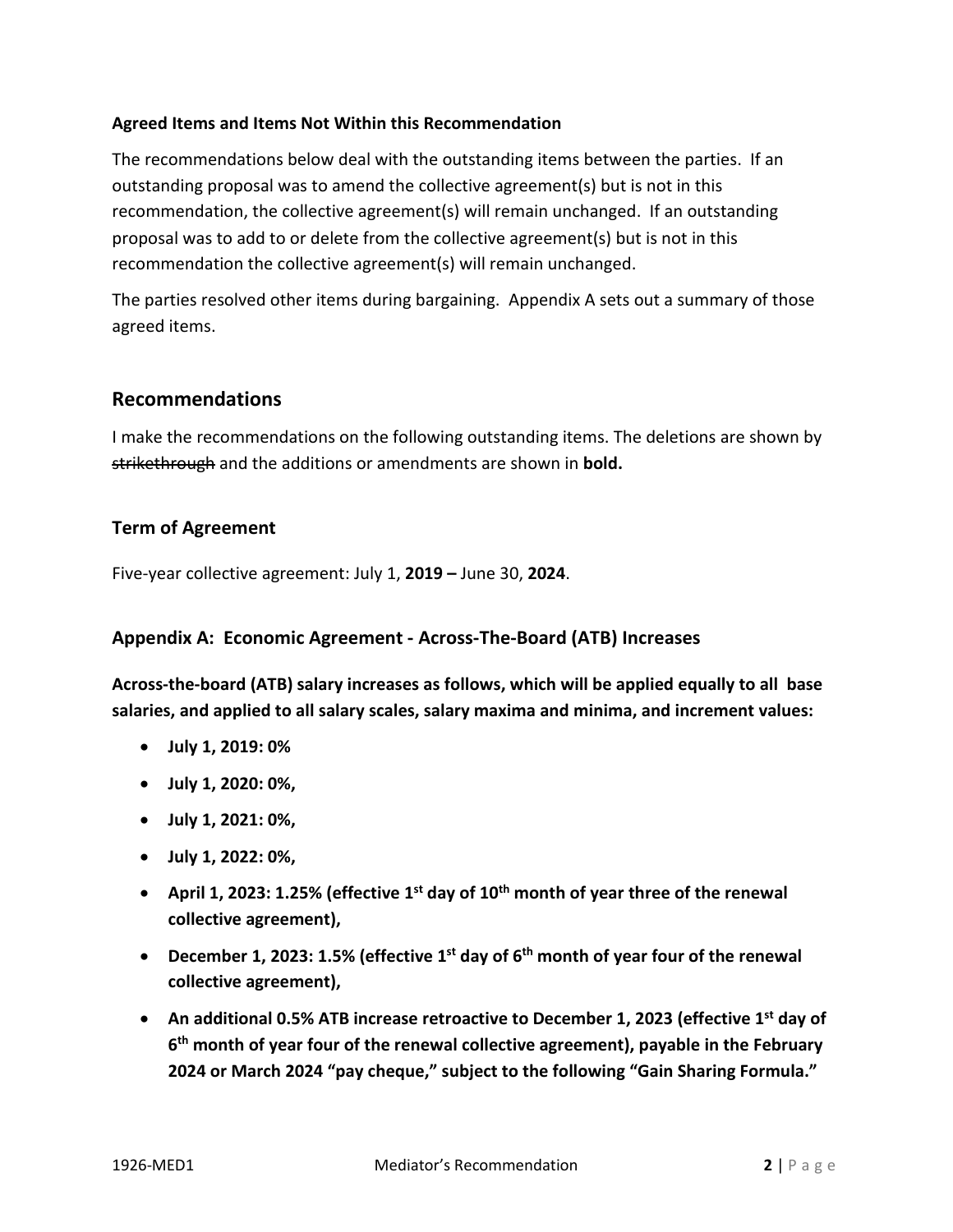- $\ominus$  Gain Sharing Formula: Alberta's 20-year average (2000-2019) of Real Gross **Domestic Product (GDP) is 2.7%. Provided that the "Average of all Private Forecasts for Alberta's Real GDP" for the 2023 Calendar year is at or above 2.7% as of February of 2024, then an additional 0.5% will be applied retroactively effective on the first day of the sixth (6th) month of Y4 (i.e. December 1, 2023).**
- o **"Average of all Private Forecasts for Alberta's Real GDP" for 2023 Calendar year would be a simple average of Alberta's Real GDP for 2023 across the following independent forecasting institutions:**
	- **Conference Board of Canada, Stokes Economics, BMO Capital Markets, CIBC World Markets, Laurentian Bank, National Bank, RBC Royal Bank, Scotiabank, TD Bank**
- o **The most recent publicly available forecast for Alberta's Real GDP for 2023 would be sourced from each institution at the time the pay-out determination would be made in February 2024.**

# **Section 2 Jurisdiction**

2.01 This Agreement will apply to salary staff members and persons in sessional **continuing, temporary and casual** employment delivering **Advanced Education** Ministry approved credit programming, and/or employed by the Institute in one of the following classifications:

- (a) Instructor
- (b) Counsellor
- (c) Librarian
- **(d) Curriculum & Instruction Specialist**

pursuant to the Post-secondary Learning Act.

# **Section 3 Application (Employee Type)**

3.01 This Agreement applies to all salary **continuing** staff members.

In the case of part-time salary **continuing** staff members, where applicable, the provisions shall be applied on a pro-rata basis.

3.02 **The total number of Scheduled Instruction Hours (SIHs) delivered by Continuing staff members will not be less than seventy-one percent (71%), June 30, 2023 of the total annual number of SIHs delivered across the Institute.**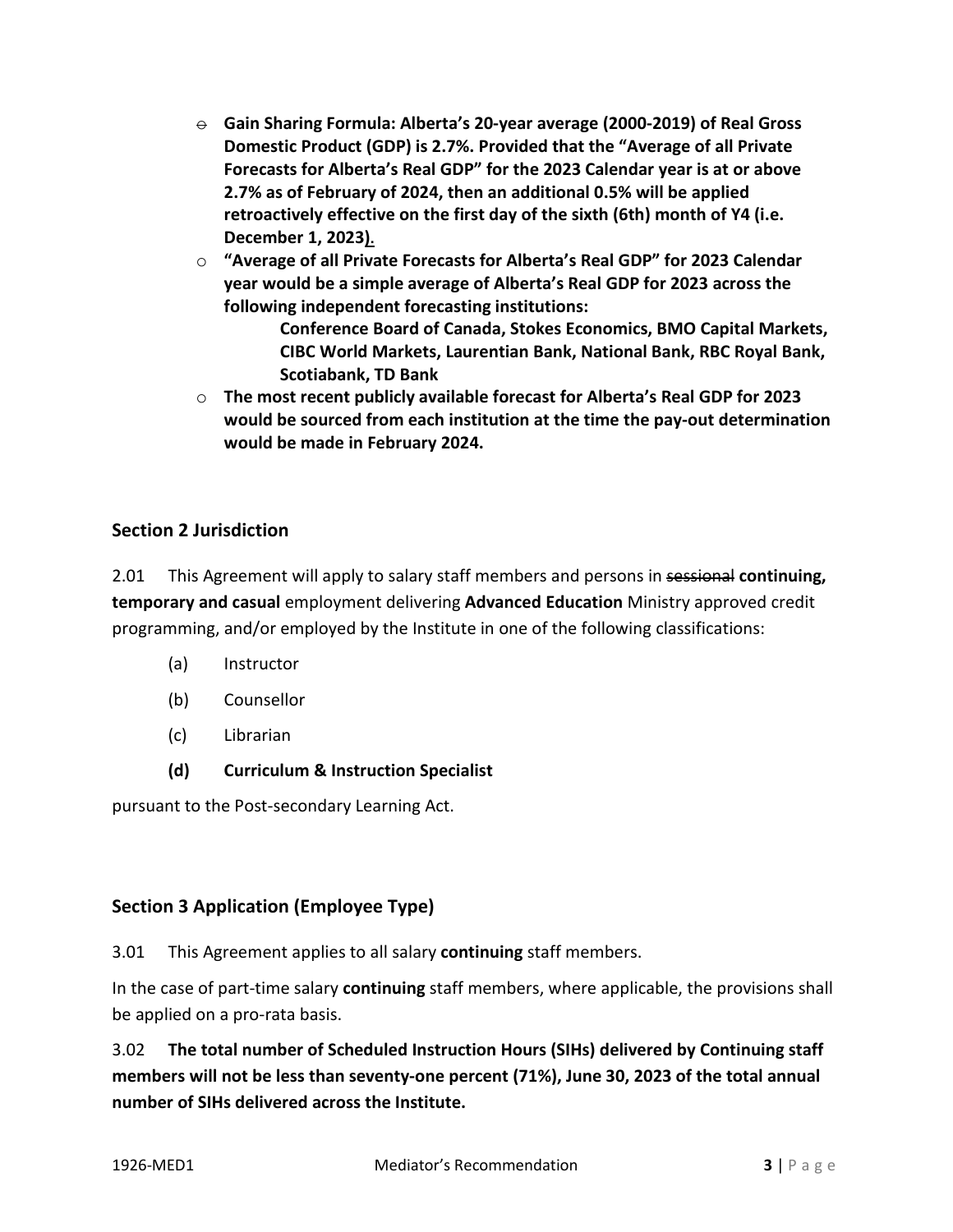**The total number of Scheduled Instruction Hours (SIHs) delivered by Continuing staff members will not be less than sixty-seven percent (67%), June 30, 2024 of the total annual number of SIHs delivered across the Institute.**

**The headcount ratio for Librarians, Counsellors, and C&I Specialists will not be less than seventy-one percent (71%), June 30, 2023 and does not include those backfilling for continuing staff on the following leaves of absence: maternity/parental leave, general illness leave, long term disability leave (with or without pay), WCB leave, compassionate care leave.** 

**The headcount ratio for Librarians, Counsellors, and CI Specialists will not be less than sixty-seven percent (67%), June 30, 2024 and does not include those backfilling for continuing staff on the following leaves of absence: maternity/parental leave, general illness leave, long term disability leave (with or without pay), WCB leave, compassionate care leave.**

3.03 Temporary Staff Members

In the case of part-time temporary staff members, where applicable, the provisions shall be applied on a pro-rata basis.

3.04 (a) Staff members hired for temporary employment will qualify for the terms and conditions of this Agreement, except that the following shall not apply or are to apply as amended below:

| Article 15 | Hours of Work (as amended below)                                                                              |
|------------|---------------------------------------------------------------------------------------------------------------|
| Article 17 | Paid Holidays                                                                                                 |
| Article 18 | <b>Annual Vacation Leave</b>                                                                                  |
| Article 19 | Special Leave                                                                                                 |
| Article 22 | <b>Maternity and Parental Leave</b>                                                                           |
| Article 23 | <b>Illness Leave</b>                                                                                          |
| Article 24 | <b>Professional Development</b>                                                                               |
| Article 27 | <b>Group Benefits Plan</b>                                                                                    |
| Article 28 | Long Term Disability Insurance Plan (LTD)                                                                     |
| Article 29 | <b>Business Travel Coverage</b>                                                                               |
| Article 30 | <b>Workers' Compensation Supplement</b>                                                                       |
| Article 32 | Group Insurance (except that Accidental Death and<br>Dismemberment for Institute Business Travel shall apply) |
| Article 33 | Pension Plan                                                                                                  |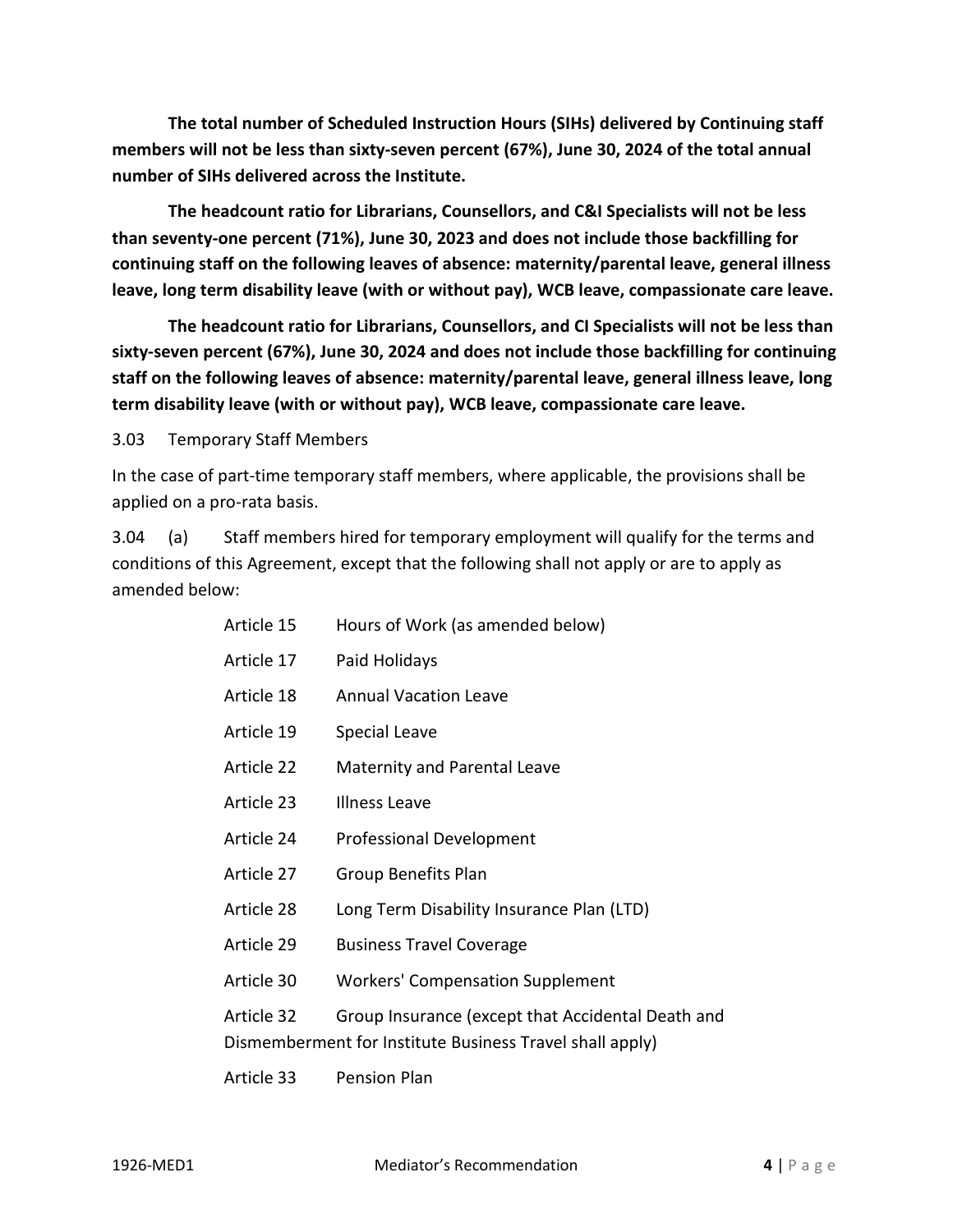| Article 35 | Membership in Professional Association |
|------------|----------------------------------------|
| Article 45 | <b>Acting Incumbent</b>                |
| Article 46 | Redundancy                             |
| Article 54 | Salary                                 |
| Section 55 | Phased-In Retirement Plan              |
| Section 56 | Dependent Scholarship Plan             |

(b) When a continuing staff member is on an approved leave and the Employer determines that a replacement is required to perform the full scope of the work, a temporary staff member will be hired.

(c) Notwithstanding Section 3.0**4**(a), a staff member hired for **temporary** employment shall receive eighteen and one-half percent (18.5%) of the regular hourly wage earnings in lieu of annual vacation and statutory holidays, in addition to the regular hourly wage earnings.

(d) The hours of work for a **temporary** staff member shall be established at the commencement of each assignment in accordance with Article 16. The SIHs for a term, semester or apprenticeship intake will not exceed the threshold of a continuing staff member in the same program, for a similar period.

(e) In no case shall paid hours of work exceed thirty six and a quarter (36.25) hours per week.

(g) **Temporary** staff members shall be placed on the salary schedule in accordance with their qualifications and experience.

(h) **Temporary** staff members shall not be assigned leadership roles.

(i) **Temporary staff members shall not normally be assigned major curriculum development.**

(j) The temporary staff members will not have access to the grievance procedure for matters related to termination of their employment as a result of the conclusion of the work assignment.

# **(k) A temporary staff member who has been working fulltime may become a continuing staff member if all of the following criteria are met:**

**i. The individual has worked consecutive fall and winter academic terms in the three (3) years immediately preceding the potential conversation date; and**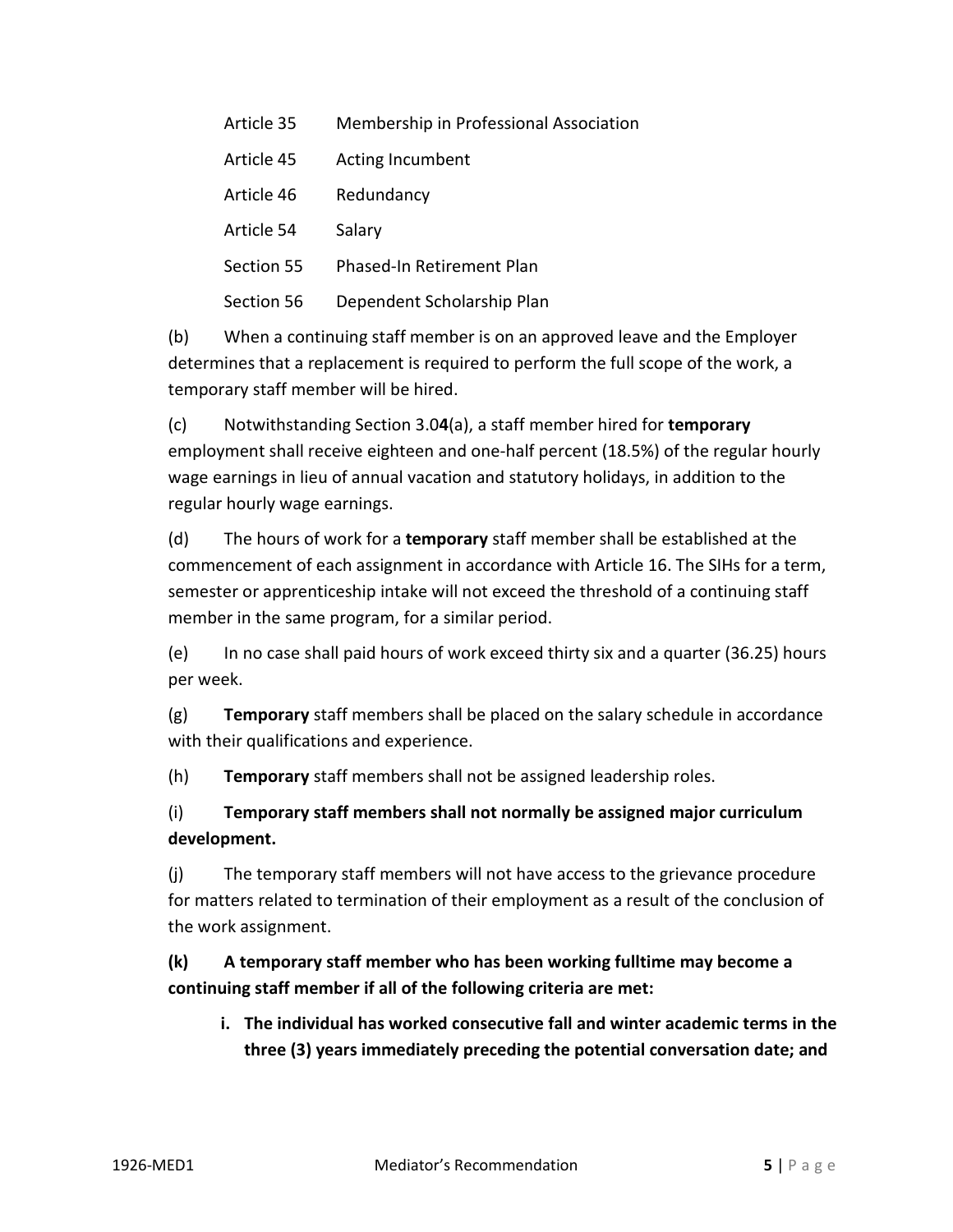- **ii. The fulltime position is not created based upon the incumbent's skill set but rather the incumbent is a subject matter expert to the program's needs; and**
- **iii. There is reasonable belief that there will be an ongoing need for a fulltime staff member to perform the full scope of the instructor role, for the foreseeable future; and**
- **iv. The temporary staff member has not been hired to fill one or more vacancies created by a continuing staff member who is away from their assignment/position. In such cases the temporary staff member may be retained as a temporary employee.**
- **v. The prospect of a temporary staff member becoming classified as a continuing staff member shall in no way prevent that applicant being selected for a temporary position.**
- 3.05 Casual staff member
	- (a) Staff members hired for casual employment will qualify for the terms and conditions of this Agreement, except the following articles shall not apply or are to apply as amended below:

| Article 15 | Hours of Work (except as referenced below)       |
|------------|--------------------------------------------------|
| Article 16 | Instructor Workload (except as referenced below) |
| Article 17 | Paid Holidays                                    |
| Article 18 | <b>Annual Vacation Leave</b>                     |
| Article 19 | <b>Special Leave</b>                             |
| Article 21 | Leave Without Pay                                |
| Article 22 | Maternity and Parental Leave                     |
| Article 23 | <b>Illness Leave</b>                             |
| Article 24 | <b>Professional Development</b>                  |
| Article 25 | <b>Funded Leaves of Absence</b>                  |
| Article 27 | <b>Group Benefits Plan</b>                       |
| Article 28 | Long Term Disability Insurance Plan (LTD)        |
| Article 29 | <b>Business Travel Coverage</b>                  |
| Article 30 | <b>Workers' Compensation Supplement</b>          |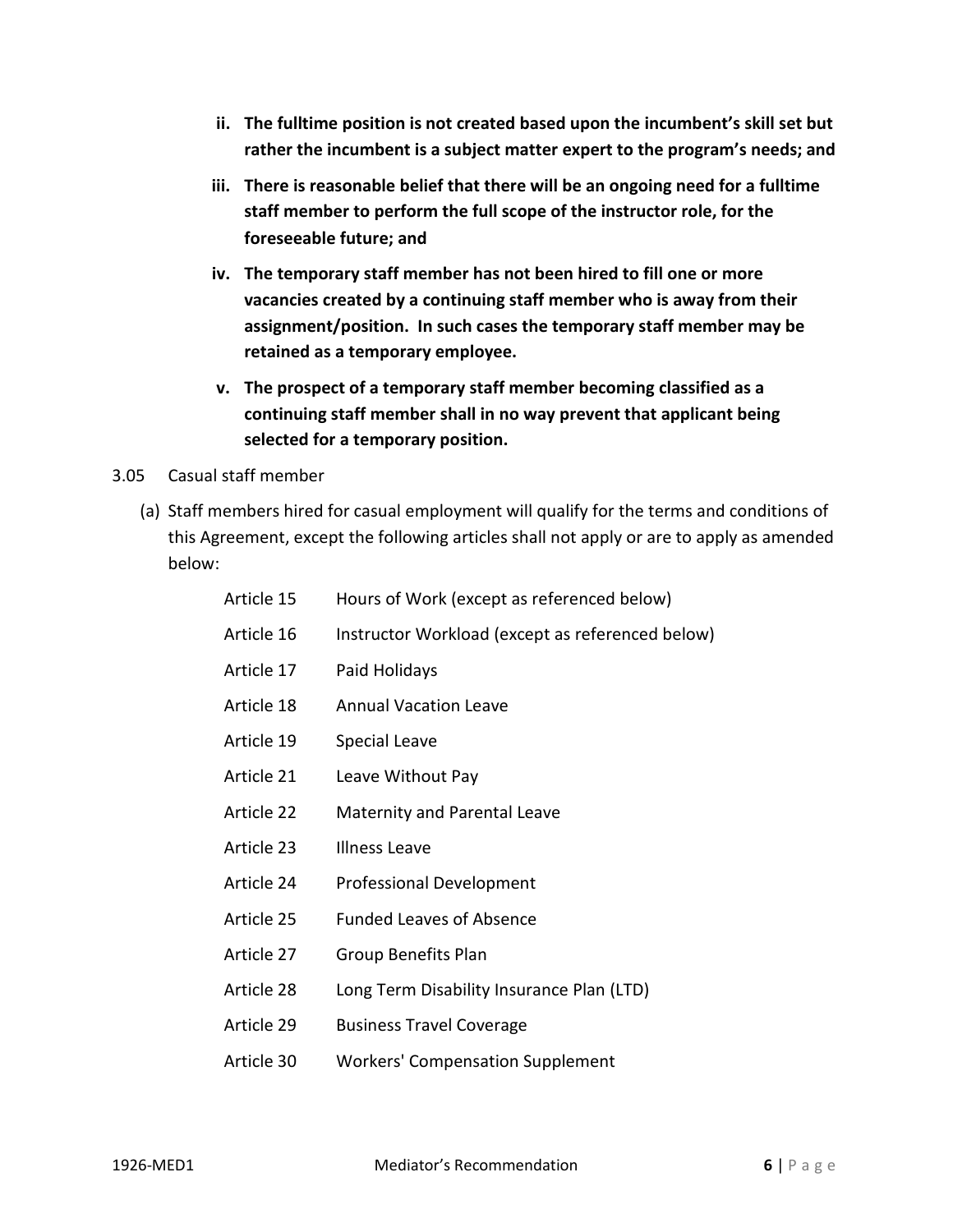Article 32 Group Insurance (except that Accidental Death and Dismemberment for Institute Business Travel shall apply)

| Article 33 | Pension Plan                                         |
|------------|------------------------------------------------------|
| Article 34 | <b>Employment Insurance Premium Reduction Rebate</b> |
| Article 35 | Membership in Professional Association               |
| Article 36 | <b>NAIT Tuition Benefit</b>                          |
| Article 45 | Acting Incumbent                                     |
| Article 46 | Redundancy                                           |
| Article 54 | Salary                                               |
| Article 55 | Phased-In Retirement Plan                            |
| Article 56 | Dependent Scholarship Plan                           |

- (b) Casual staff members will have a defined assignment with a specific term or duration of employment. Casual staff members hired into the Instructor classification will normally be hired to perform components #1 and #2 of the Instructor Workload Model as outlined in Article 16.
- (c) Casual instructional assignments will be determined by the Department Head and established as soon as reasonably possible, taking into account the operational needs of the work unit.
- (d) Continuing and temporary staff members will be considered for casual assignments. NAIT is committed to a transparent selection process for casual assignments that will be determined by each School and shared with NASA annually. Casual SIHs worked by continuing and temporary staff members shall not be counted towards their thresholds.
- (e) The hours of work for a casual staff member shall be established by the Department Head at the commencement of each assignment. Hours of work for instructional assignments will take into account required work in components #1 and #2 of the Instructor Workload Model as outlined in Article 16.
- (f) In no case shall paid hours of work exceed thirty-six and a quarter (36.25) hours per week for casual staff members.
- (g) It is the responsibility of the Department Head and Chair and/or Associate Chair to provide access to orientation, training and other resources to casual staff members so they are prepared to complete their assignment(s).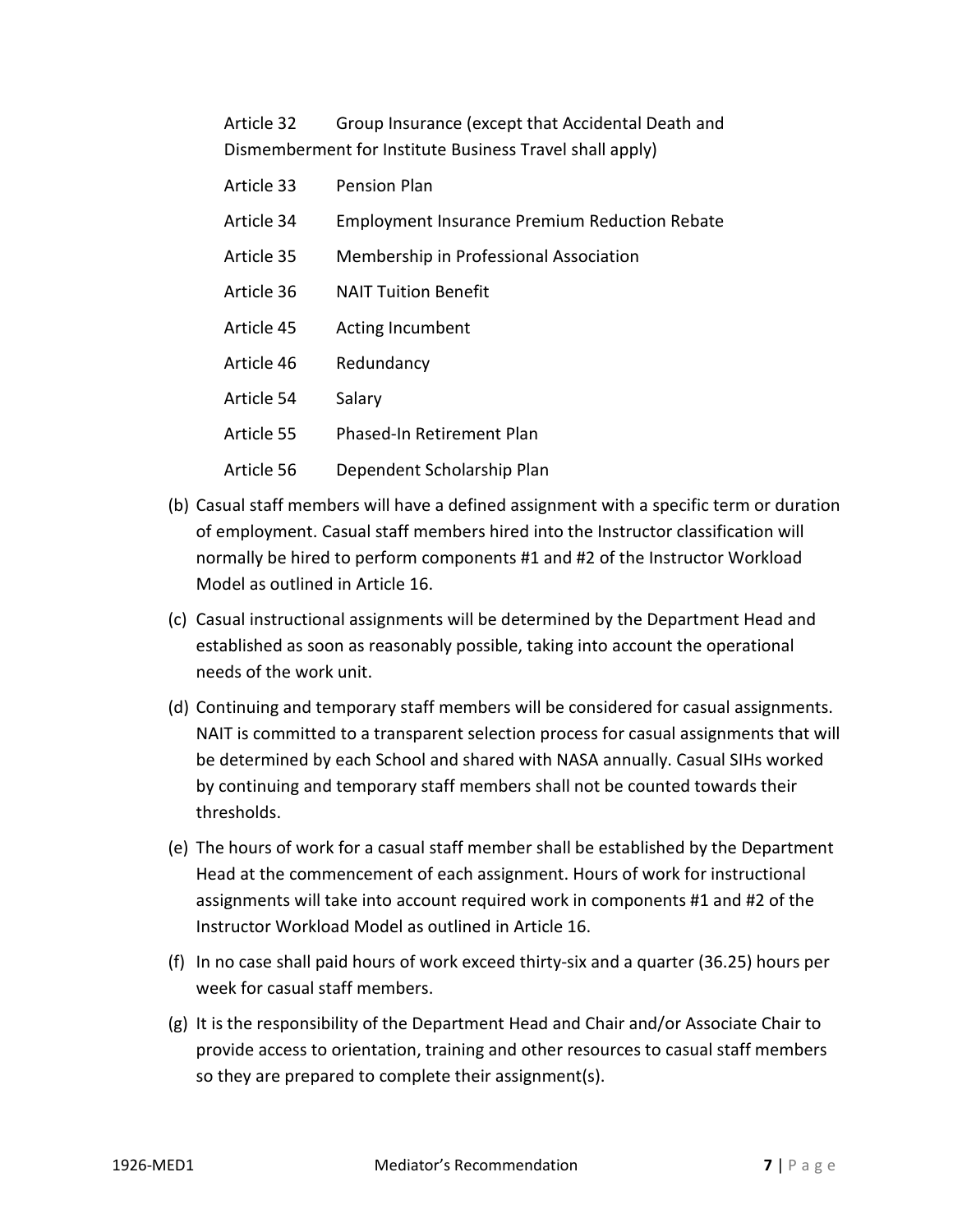- (h) The casual staff member will not have access to the grievance procedure for matters related to termination of their employment due to the conclusion of the work assignment.
- (i) Casual staff members shall not be assigned leadership roles.
- (j) Casual staff members shall not normally be assigned major curriculum development.
- (k) All Casual staff members, including those who are also continuing or temporary staff members, will be paid according to the casual pay scale as outlined in the **Casual Employee Hourly Rate of Pay Grid** for the SIHs delivered as a casual staff member. The hourly rates of pay per SIH in the appendix are inclusive, recognizing instructional delivery, instructor prep time, student assessment and student support (e.g. office hours).

### 3.07 (a) Temporary and Casual Instructor SIH Ratio

**The Institute shall provide to the Association by January 15th, the ratio for the previous fall term. If the ratio is less than 71% (June 30, 2023) and 67% (June 30, 2024) the Institute shall consult with the Association to develop a plan (forecast) that will ensure the "actual" ratio reported as of June 30 is at or above 71% (June 30, 2023) and 67% (June 30, 2024) for the**  current year ending June 30<sup>th</sup>. The Institute shall provide to the Association by July 15<sup>th</sup>, the **ratio for the previous Winter term.**

### (b) Temporary and Casual Counsellor, Librarian and C&I Specialist Ratio

**The Institute shall provide to the Association by January 15th, the ratio for the previous fall term. If the ratio is less than 71% (June 30, 2023) and 67% (June 30, 2024) the Institute shall consult with the Association to develop a plan (forecast) that will ensure the "actual" ratio reported as of June 30 is at or above 71% (June 30, 2023) and 67% (June 30, 2024) for the current year ending June 30th. The Institute shall provide to the Association by July 15th, the ratio for the previous Winter term.**

# **New: Letter of Intent regarding the interpretation of Article 3 – Application RE: Article 3 – Application (Employee type)**

**Whereas the parties have negotiated a new Employee type (casual), NAIT commits to:**

**(a) using the casual employee type in place of the former employee contractor model.**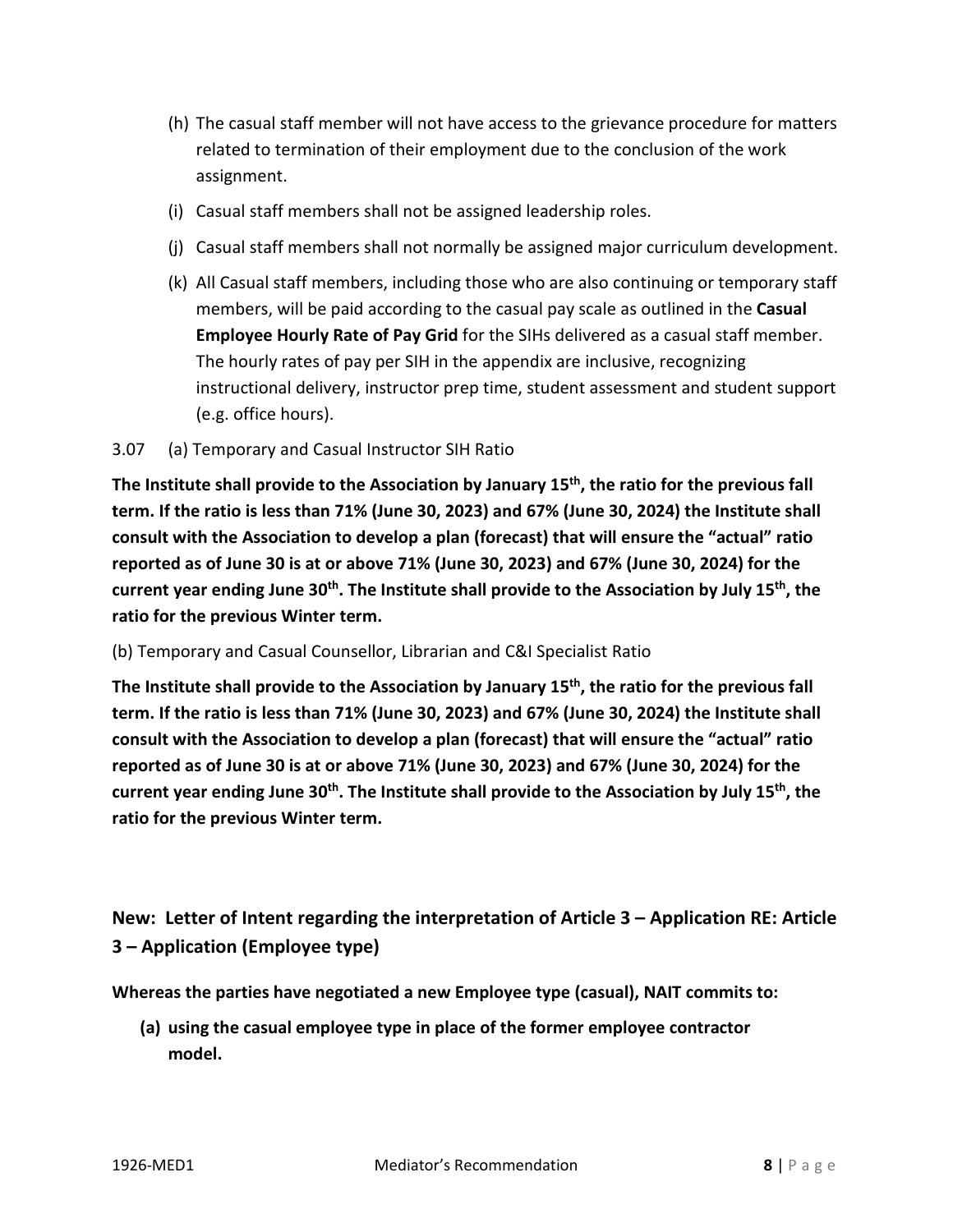**(b) not hiring casual employees to displace instructional staff ie: that the hiring of casual employees not cause redundancy of academic staff members.**

# **New: Letter of Understanding Re: Article 3 – Application Principles for Vendor/Contract Hiring for Credit Programming Needs**

**Notwithstanding Article 3 and the mutual agreement for employees to be hired into one of the following categories: continuing, temporary or casual, NAIT, from time to time may engage particular professions via corporate contracts ('vendor contracts').** 

**The parties agree that NAIT may continue to make use of 'vendor contracts' as a means of engaging with individuals who provide work through an incorporated company (instead of as an employee). Some examples of where this may occur include:**

- **To deliver specialized lectures, evaluate students and/or provide other professional services to support student learning**
- **To instruct a course (e.g. in hard to recruit areas or specialized program areas)**
- **Where the hiring of the service contributes to program accreditation**

**The vendor contracts will be used for particular professions that are:**

- **regulated by legislation; or**
- **required to be licensed by a professional body; or**
- **required to provide specialized or professional services in a particular area of expertise where services can only be obtained via a corporation;**

**NAIT will remit, on a biweekly basis to NASA, an amount equal to the dues that would be payable on the value of the vendor contracts.** 

**By May 15th of each year NAIT will provide NASA a list of vendors contracted in the fiscal year ending March 31st.** 

**NAIT agrees to not engage with more than twenty five (25) corporations per fiscal year and only use them in the schools of Health and Life Sciences and the School of Applied Sciences and Technology.**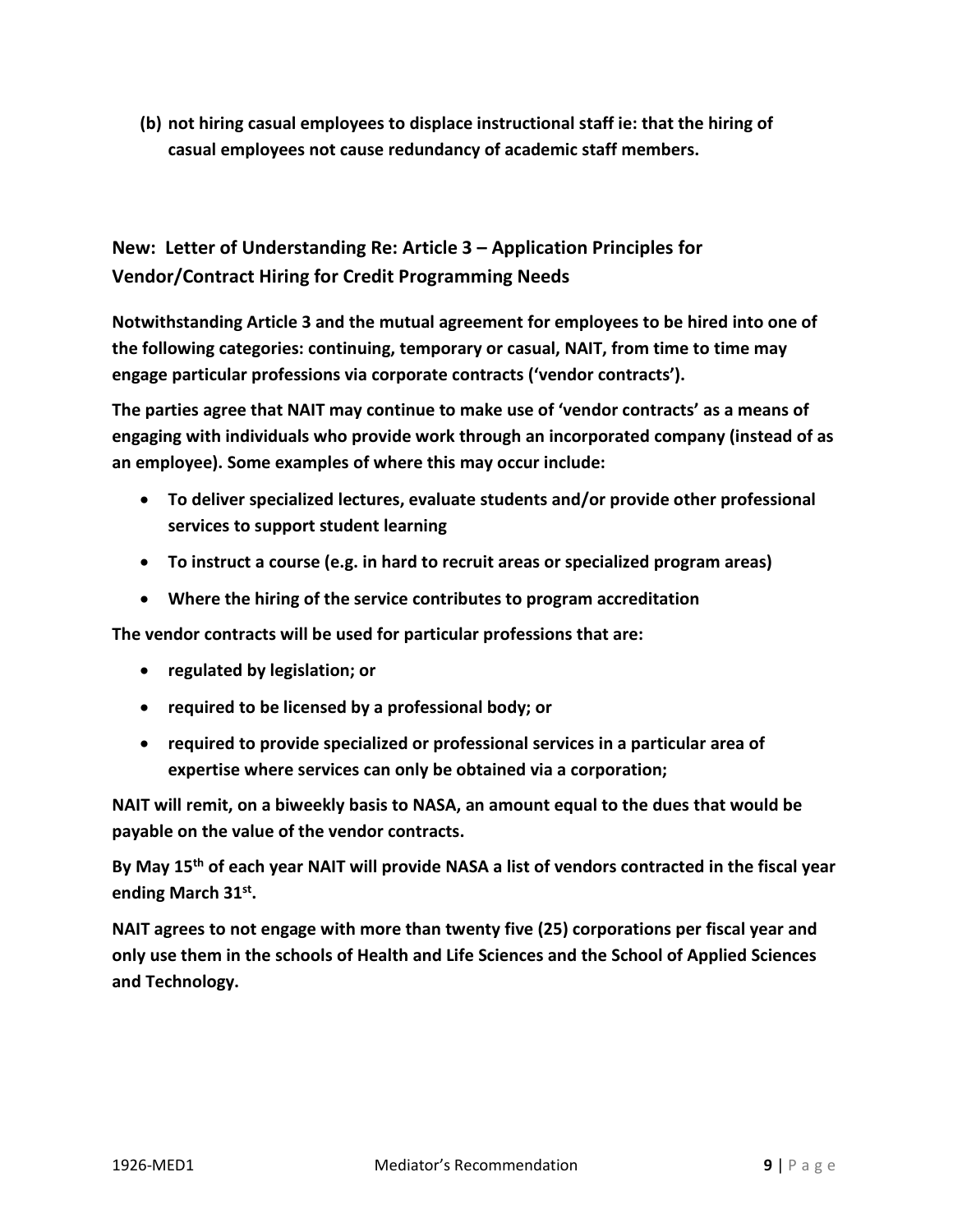# **Section 7 Association Membership**

7.01 All staff members shall be members of the Association as required by the Postsecondary Learning Act. All staff members covered by this collective agreement shall become members of the Association as a condition of employment.

7.02 The Association shall advise the Institute, in writing, of the amount of **Association dues** assessment to be deducted from staff members. Any change in assessment **Association dues** deductions shall **require thirty (30) calendar days notice to the Institute and will be implemented on the first day of the pay period following the notice period.** be communicated to the Institute at least thirty (30) calendar days prior to the effective date of the change.

7.03 Institute shall deduct such assessments from the pay of **All** staff members **covered by this collective agreement** and shall **be required to pay Association dues. The Institute shall deduct dues from the pay of all staff members and shall** remit these assessments **dues**  electronically to an account specified by the Association no later than the end of the following pay period. Where an adjustment is necessary it shall be effected corrected within the next two (2) pay periods. **The Institute will remit to the Association, Association dues on the total gross earnings of each NASA member.** 

7.04 The Institute agrees to provide the Association with **the following information for each employee**:

**(a) name, address, email, classification, ID number, position, whether they are active/inactive, changes to job status, start date, Program and Department, FTE, and Association dues amount remitted for each staff member at the time of dues collection.** 

# (b) the Institute's Policies, Guidelines and Procedures, or directives affecting the Association and its members. *(see Article 10)*

7.05 The Association agrees to indemnify and save **hold** the Institute harmless against any claim or liability arising out of the application of this Section **Article**.

# **Section 10 Institute - Association Relations**

10.01 The Institute shall provide the Association with an appropriate office and the use of all internal communication services, without charge.

10.02 Meeting rooms on any campus may be booked through the normal booking procedures for Association business, and shall be available without charge.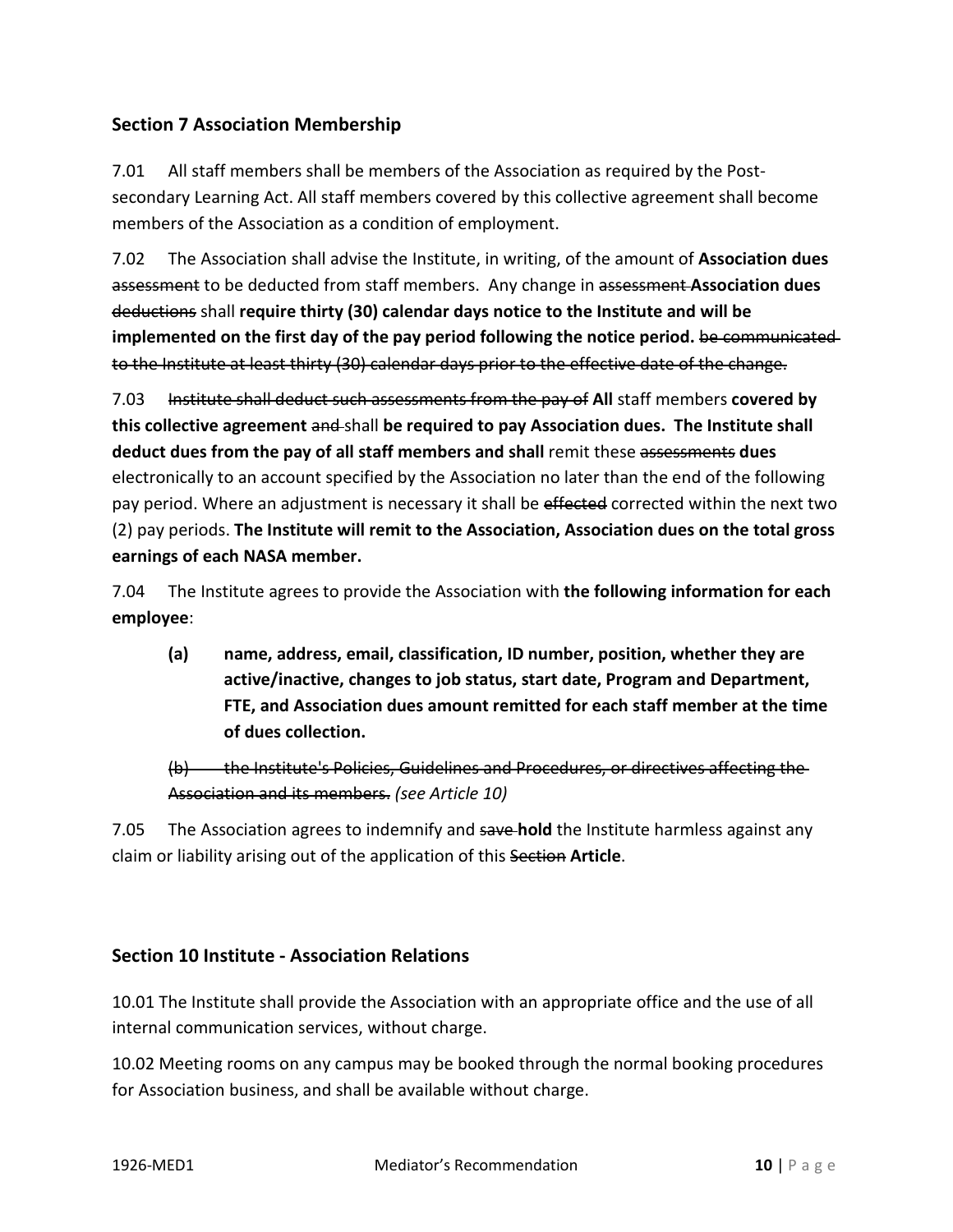10.03 Where available, telephone, duplicating, computing, reserved parking, audiovisual, and other such services shall be provided to the Association at cost.

10.04 The Association agrees to indemnify and save the Institute harmless against any claim or liability arising out of the application of this Section.

10.05 The Institute and Association shall cooperate in preparing and printing this Agreement. The cost of production shall be shared equally.

10.06 The parties agree that there shall be no discrimination or coercion exercised or practiced for reason of membership or legitimate activity in the Association.

10.07 The Institute shall advise NASA members of their right to obtain NASA representation when the Institute meets with them on any matter that may give rise to disciplinary consequences for that member.

**10.08 The Institute agrees to provide the Association with the Institute's Policies, Guidelines and Procedures, or directives affecting the Association and its members.**

# **New: Letter of Understanding Re: Article 10 – Institute-Association Relations**

Whereas Article 10 of the Collective Agreement between the parties obligates NAIT to provide NASA with the following:

- *10.01 The Institute shall provide the Association with an appropriate office and the use of all internal communication services, without charge.*
- *10.03 Where available, telephone, duplicating, computing, reserved parking, audiovisual, and other such services shall be provided to the Association at cost.*

The parties hereby agree to engage in good faith discussions to enter into a tenant agreement that will outline obligations and responsibilities of the parties in relation to Articles 10.01 and 10.03 above.

# **SECTION 15 WORK SCHEDULE**

15.01 Workload hours for staff members shall not exceed seven and one quarter (7 1/4) hours per day to a maximum of 36 1/4 hours per week. Hours of work shall be scheduled to be continuous unless mutually agreed to by the staff member and the Institute.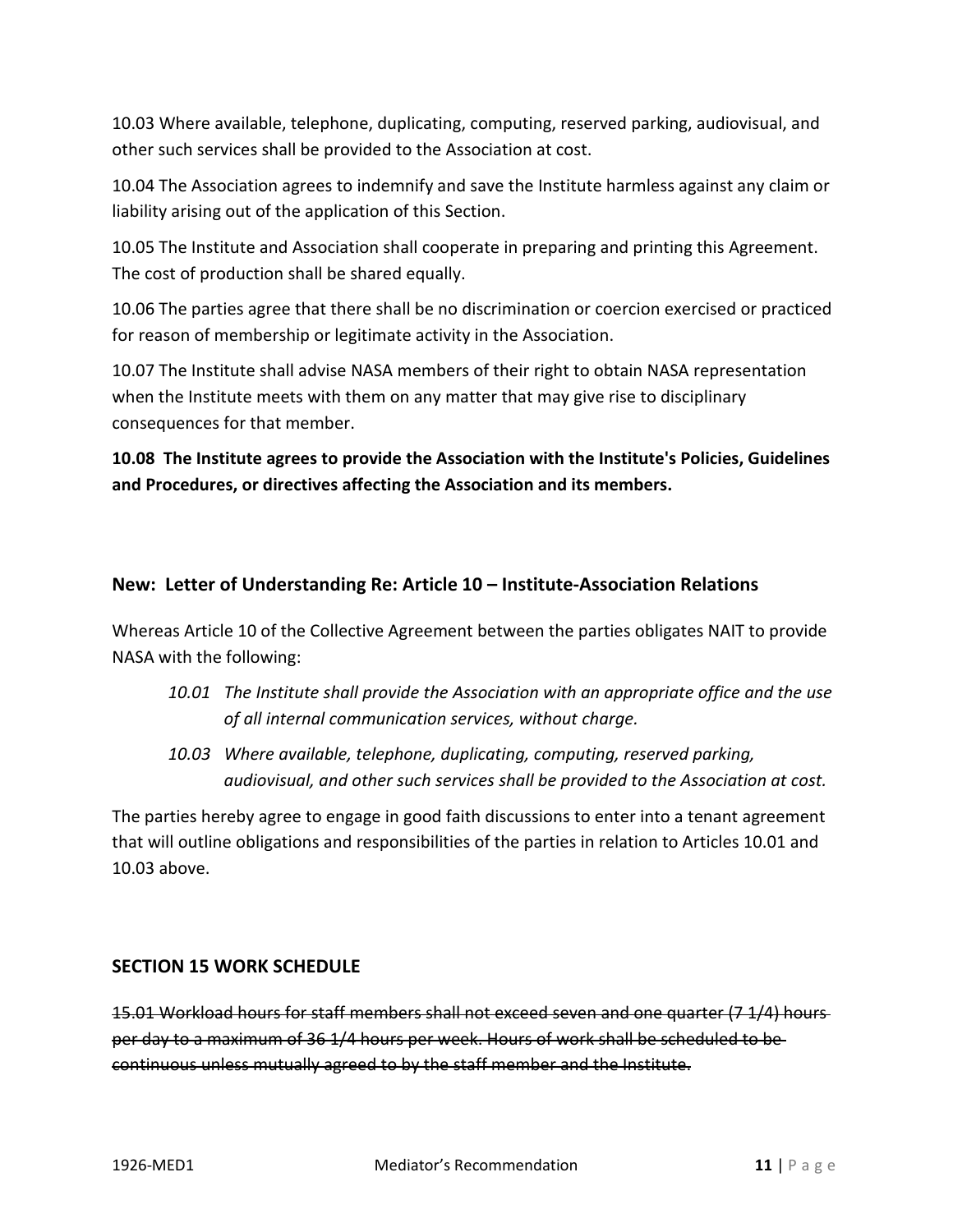**15.01 Hours of work for staff members shall not exceed seven and one quarter (7 1/4) hours per day (not including breaks) to a maximum of 36 ¼ hours per week. Hours of work shall be scheduled to be continuous.**

**15.02 Recognizing the professional and flexible nature of the work of academic staff, the daily hours of work for a single day may exceed 7.25 hours and/or may not be scheduled continuously if mutually agreed to by the staff member and the Institute.**

15.02**3** Programs will each determine their normal hours for program delivery utilizing a daily 10 hour block of time between Monday to Friday. Staff members will be scheduled within this window unless mutually agreed to by the staff member and Institute. If the operational delivery of courses or course sections is required beyond normal hours **within the program window,** a process will be established when assigning salaried staff members, with due consideration given to work life balance.

Staff members may request hours outside this range that will be taken into consideration by the Institute and will be approved if they meet the operational requirements for the delivery of the program.

15.03 Credit courses necessary for the operation of Programs may be purchased by the Institute by way of contracts, on an as needed basis.

15.04 Credit courses assigned to staff members as part of their workload in accordance with article 15.01, will be considered class contact periods.

15.05 The Institute may hire contract instructors who will be limited to six (6) course sections, per instructor, per academic year. They will instruct no more than two (2) course sections per term or one (1) course per apprenticeship intake, unless otherwise agreed to between the instructor and the Institute on an exception basis. In the case of an exception the Institute will notify the Association if there is agreement to exceed the number of course sections per term. The six (6) course section limit will be effective July 1, 2017, at the commencement of the academic year. At this time, a course generally constitutes approximately 60 class contact periods.

15.06 Pursuant to Section 46.03 a staff member may provide the required service that would otherwise be purchased by the Institute by way of contract, as part of workload, for the period that such member would otherwise be declared redundant. Such period shall not exceed one (1) year unless the staff member is again declared redundant, pursuant to Section 46.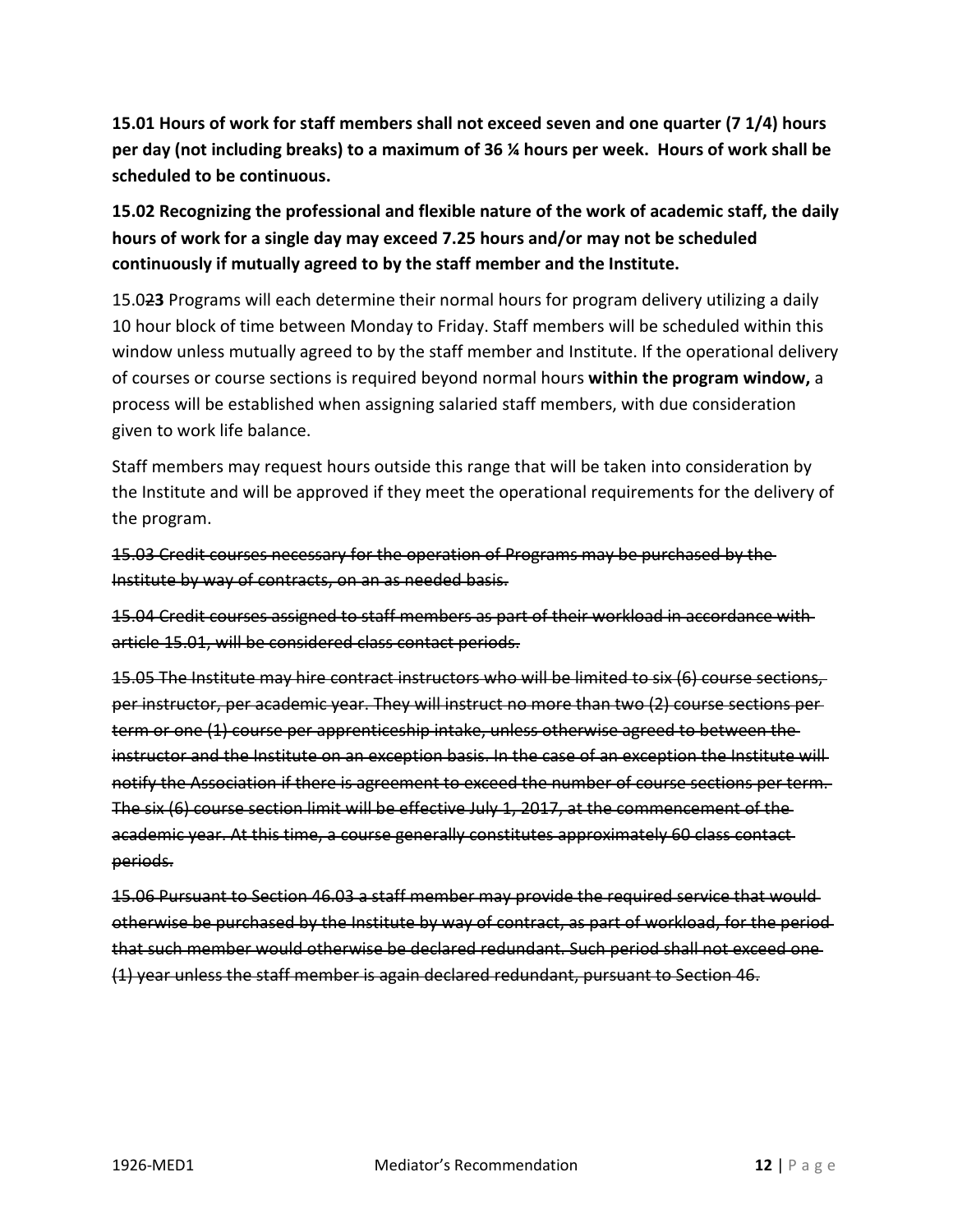# **Section 16 Instructor Workload**

Current article 16 to be removed and replaced with:

### **16.01 Application**

**This article applies to those staff members who occupy continuing or temporary fulltime or part time instructor positions.** 

### **16.02 Principles**

**The parties acknowledge a full-time instructor's salary is based on 1885 hours per academic year, pro-rated for part time instructors, where assignable workload hours will be determined as follows:**

**1885 hours less hours paid as vacation, holidays and Reading Days (pro-rated for part time instructors).** 

**The parties recognize that quality of instruction, focusing on student success utilizing an outcomes-based learning approach in a polytechnic environment is a shared principle that will guide the allocation of assignable workload hours.** 

**The work of an instructor is professional in nature allowing for flexibility, recognizing that an instructor's workload throughout the academic year may experience minor peaks and valleys, except where operational circumstances and/or instructor preference require greater variability of the instructor's workload.**

**Instructors are responsible for completing all components of their workload and have the flexibility to perform work as their assigned schedule allows.** 

**The role of the instructor is to utilize their expertise to instruct students in order to contribute to student success. The parties recognize that class size impacts an instructor's workload.**

## **16.03 Assignable Workload Hours**

**The professional duties and responsibilities of the instructor are categorized into 6 components. In addition, 2 types of workload adjustments may be assigned to the instructor. An instructor's assignable workload hours for the academic year will be determined using the model outlined below.**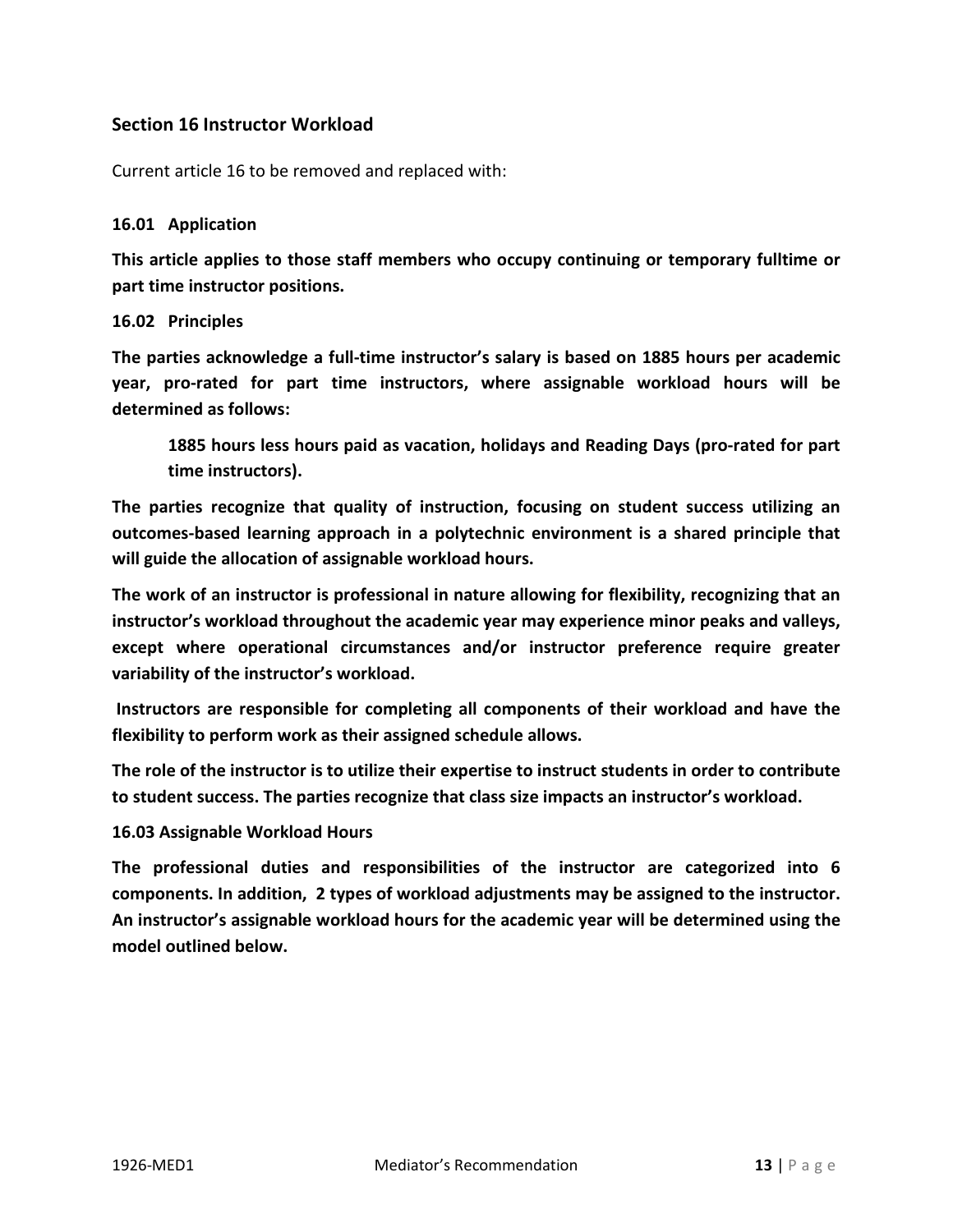

## **Descriptions of Components**

**1. Scheduled Instruction Hour (SIH) is an assigned period of either curriculum or hands-on skills instruction which takes place in a lab, classroom, shop, field, practicum, regardless of delivery modality which may include synchronous or asynchronous delivery, that is 60 minutes in duration. SIHs shall be rounded up to the nearest half hour as determined by the duration of the period of scheduled instruction.** 

**Substitution may be required as part of the instructor's workload. Substitution occurs when an instructor is unable to deliver their SIH due to absence or other extenuating circumstance, requiring another instructor to deliver the SIH as scheduled. The SIH will be credited only to the instructor(s) who delivers the curriculum or hands-on skills instruction.**

**For medical or other approved leaves, excluding vacation, that exceed 5 consecutive days, the annual SIH threshold will be reduced by the number of SIHs assigned during the period of absence.**

**If an instructor's regularly scheduled assignment falls on a statutory holiday or Reading Day and the Department Head, in discussion with the program leadership, schedules a make-up class, no additional SIHs will be allocated to the instructor.**

**If an instructor's regularly scheduled assignment falls on a statutory holiday or Reading Day and the Department Head, in discussion with the program leadership, does not schedule a make-up class, the instructor will receive the regularly scheduled SIHs.**

**2. Course/Class Preparation and Student Assessment**

**May include but not limited to: Moodle setup/update and development of delivery materials, conducting student assessment/evaluation, office hours for student support and minor curriculum updates.**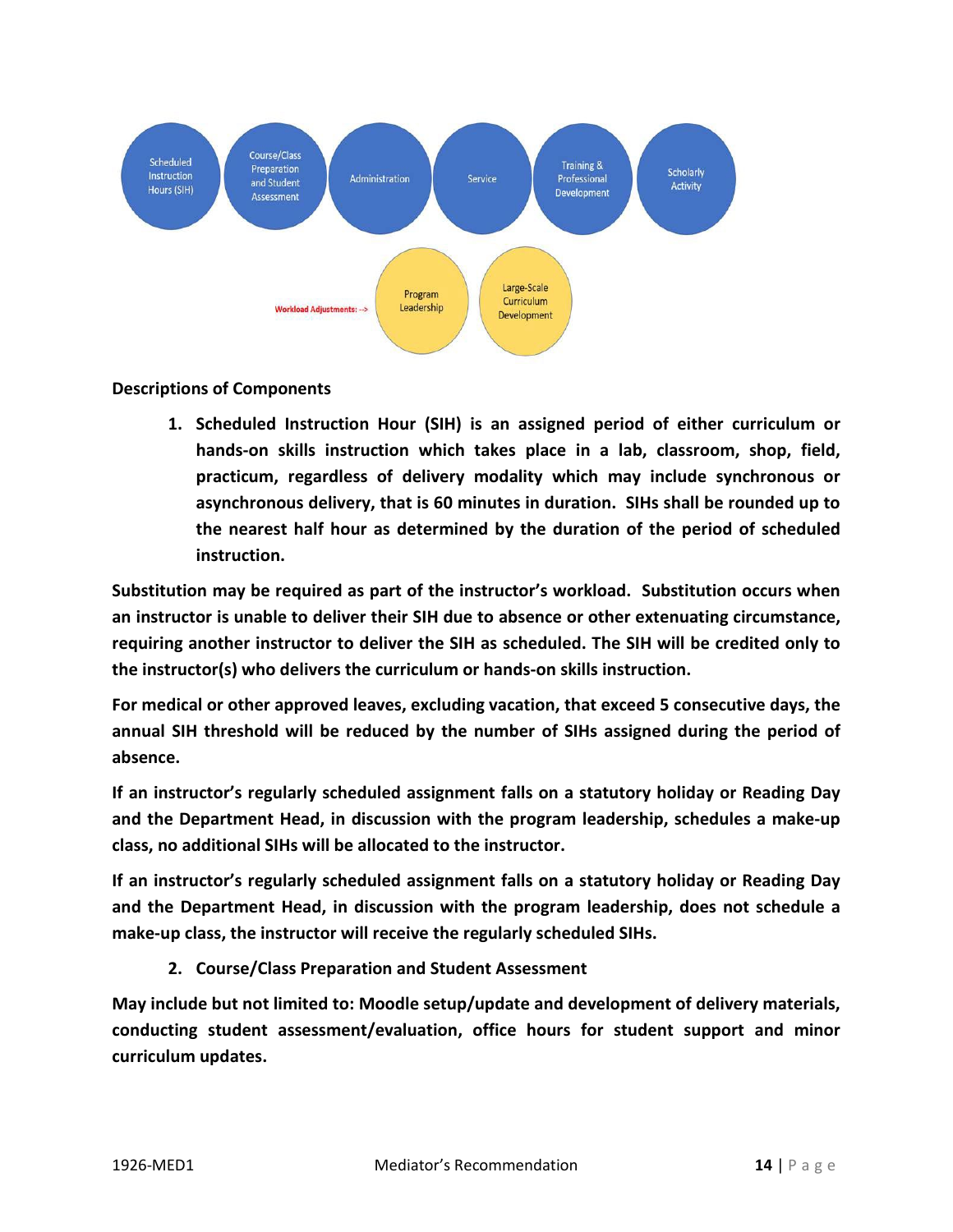## **3. Administration**

**May include but not limited to: Participation in advisory committees, staff meetings, selection committees, performing NAIT Health & Safety requirements, conducting prospective student interviews and completing third party requirements (e.g. completing AIT or Accreditation special reports) and other student and program administrative duties (e.g. course coordination).**

**4. Service**

**May include but not limited to: NAIT committee participation, conducting classroom observations of peers, participating in NAIT Open House and Program Previews, and assisting with student events. Working with relevant communities, industries, businesses, or professional organizations, will be considered service. Relevancy will be determined in collaboration between the Department Head, program leadership and instructor.**

**5. Training & Professional Development**

**May include but not limited to: Participation in NAIT's performance enhancement process, maintaining and upgrading skills through professional and industry training, mentoring peers, participating in internal and external courses, conferences and workshops as well as, completing NAIT required training.**

**6. Scholarly Activity and Service**

**Academic learning and activity that aligns to NAIT's policy and procedure regarding scholarly activity, incorporating CAQC guidelines where applicable.**

**7. Program Leadership (for which a workload adjustment will be granted)**

**May include but not limited to: Coaching and mentoring instructors, providing programspecific guidance to students, contributing to curriculum excellence and expertise of the program, engaging in activities that support student success, collaborating with Department Head/Associate Dean Academic or designate on program and School initiatives, participating in Industry Engagement, conducting new instructor orientation, and onboarding.** 

**There are two Program Leadership assignments to which an instructor can be assigned in accordance with Article 44 (Recruitment, Selection, Promotion and Transfers):**

**Chair (Leader II)**

**Associate Chair (Leader I)**

**8. Major Curriculum Development (for which a workload adjustment will be granted)**

**The assigned development of new, or significant changes to, course and/or program outcomes, for example as guided by the Curriculum Review and Renewal process. This may**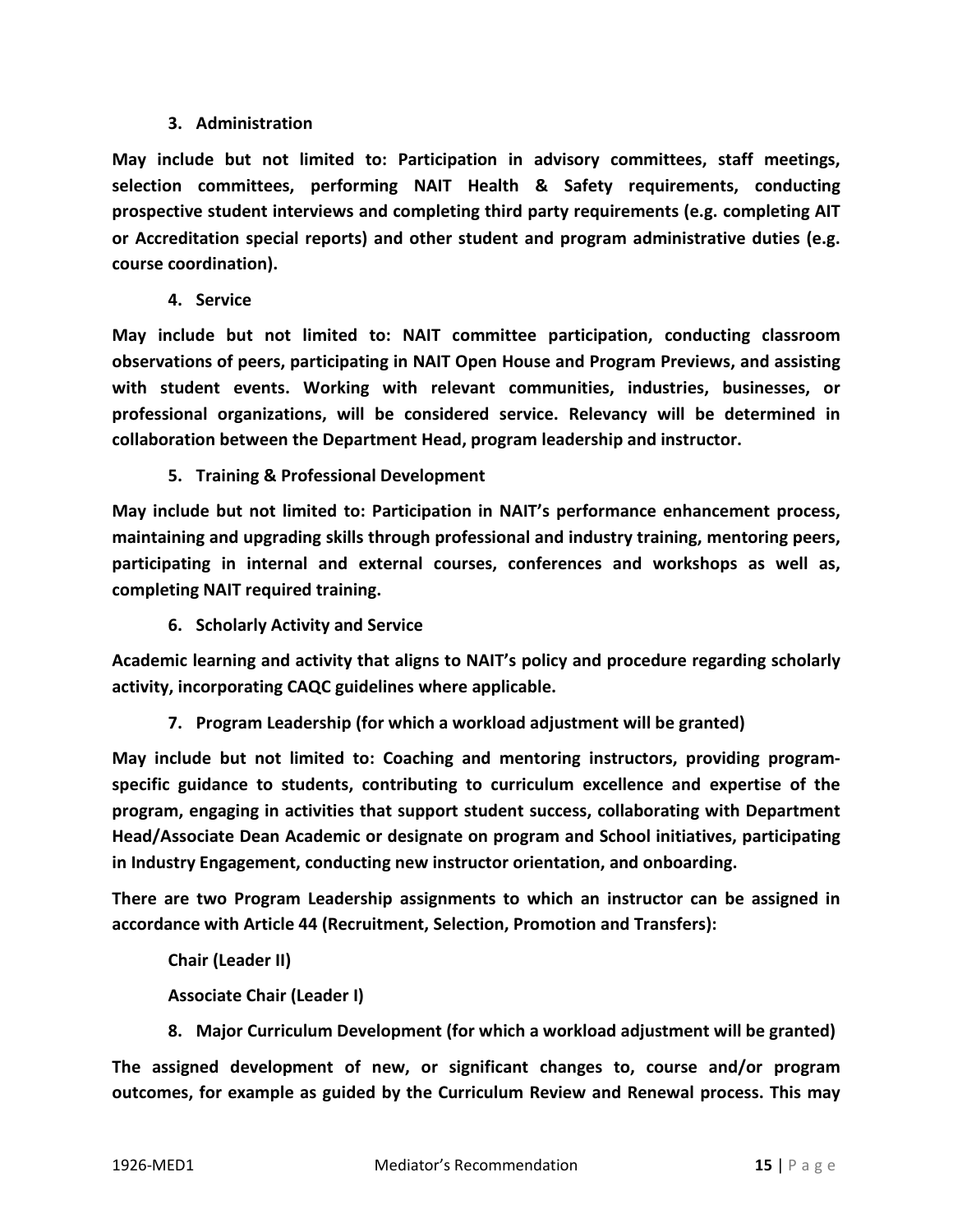**include the development of new curriculum including content, multimedia, activities, student assessments, or re-development of a course for a different mode of delivery.**

**9. Class Size**

**To recognize the impact of class size on workload, additional SIHs will be given to the instructor based on the following calculation:** 

$$
Additional SIHs = \frac{(CSF - 17000)}{83}
$$

**Where;**

**Class Size Factor (CSF) = Number of students at the course drop deadline x SIHs delivered.**

**If an instructor is assigned a workload adjustment as per article 16.03, the 17,000 will be adjusted accordingly.**

**16.04 In accordance with the Workload Model described in 16.03, the allocation of the instructor's assignable workload hours will be done through discussion with the instructor and their program leadership and/or Department Head. Consideration shall be given for minor course development, class size, type of student assessment, marking, new course delivery, experience level of instructor, complexity of workload, the number of different courses being delivered and mode of delivery.** 

**The Department Head will provide final approval of the instructor's assignable workload hours for the academic year. An instructor's assignable workload hours will be established as early in the academic year as possible. The Department Head will ensure all instructor workload assignments are available for instructors in their respective programs. When changes to the workload assignment are necessary during the academic year, program leadership or Department Head will discuss the changes with the instructor as soon as reasonably possible.**

**16.05 NAIT will endeavour to balance an instructor's assignable workload hours throughout the academic year, based on operational requirements. NAIT will consider instructor requests for flexibility when assigning workload hours which may result in an unbalanced assignment of workload hours over the academic year.**

**16.06 The assigned scheduled instructional hours (SIHs) as a component of the assignable workload hours model, as described in article 16.03, are subject to the following assignable thresholds based on the category of instruction. A staff member whose teaching assignment includes different categories of instruction will have their SIH threshold blended.**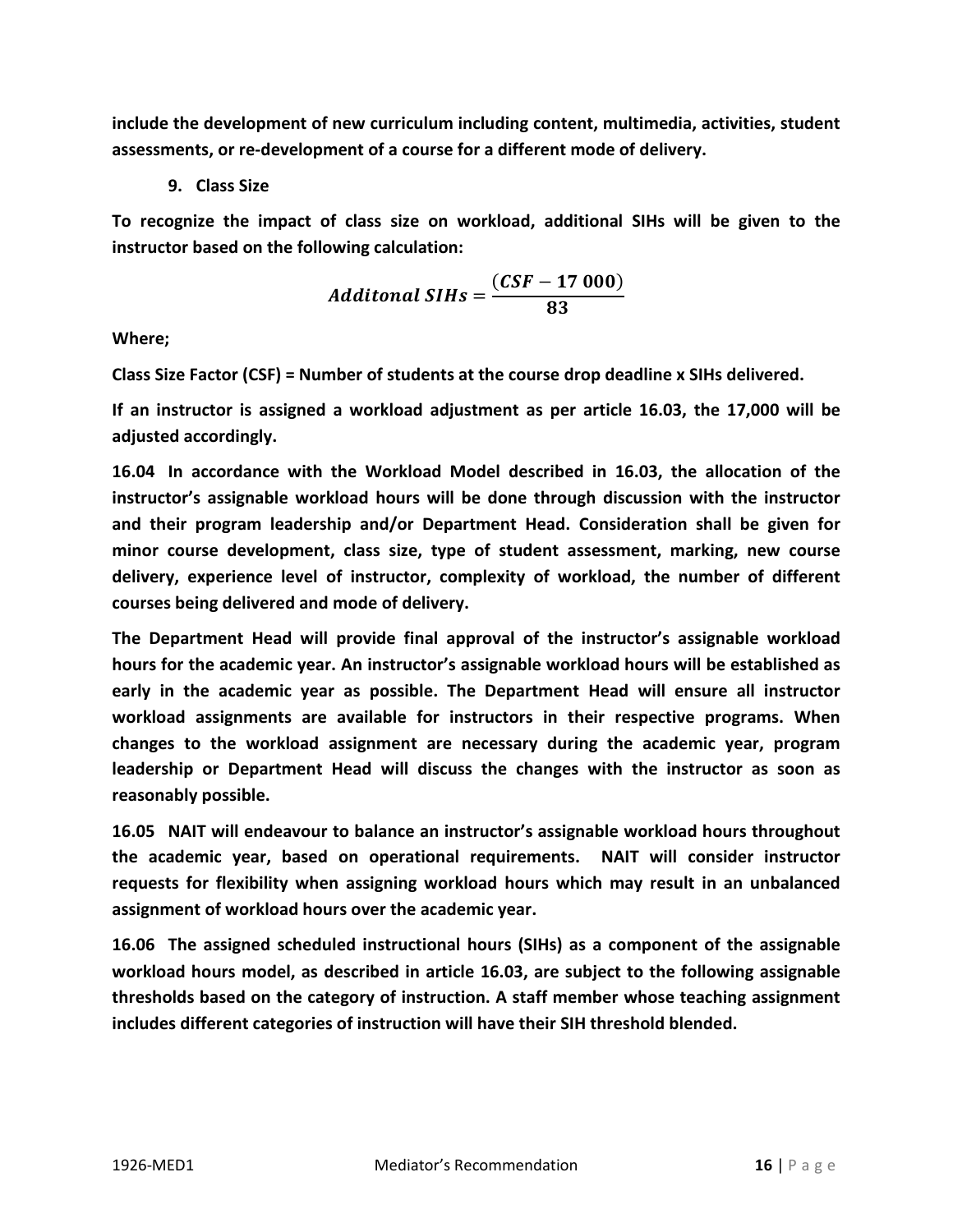| <b>Category of Instruction</b> | 2023-24 |
|--------------------------------|---------|
| Apprenticeship                 | 685     |
| Diploma/Certificate            | 585     |
| <b>Applied Degree (BAIST)</b>  | 515     |
| <b>Degree</b>                  | 449     |

*Note: implementation of the above noted thresholds will be based on the date of ratification in relation to NAIT's ability to operationalize them across the Institute. If the above-noted thresholds cannot be implemented for the 2022-2023 academic year, current thresholds will be maintained until such time the new thresholds can be operationalized.*

**See appendix A - for a listing of programs within each of the above noted threshold categories (updated lists will be available on the NAIT website).**

## **16.07 Additional SIHs worked**

**When an instructor's SIHs exceed their respective threshold number at the end of the academic year, the excess SIH hours will be paid at three times (3X) their hourly rate of pay. This additional payment of three times (3X) the hourly rate of pay will be made as soon as reasonably possible after the end of the academic year.** 

### **16.08 Workload Adjustments**

**An instructor's assignable workload hours for the academic year may be adjusted under the following circumstances:**

- **Instructors who are appointed to a program leadership role, as per Article 44, to recognize their leadership duties and responsibilities, as outlined in 16.03**
- **Instructors who engage in major curriculum development as outlined in 16.03**
- **Other extraordinary assigned work approved by the Dean**

**Workload adjustments will be made taking into account the instructor's total assignable workload hours for the academic year.**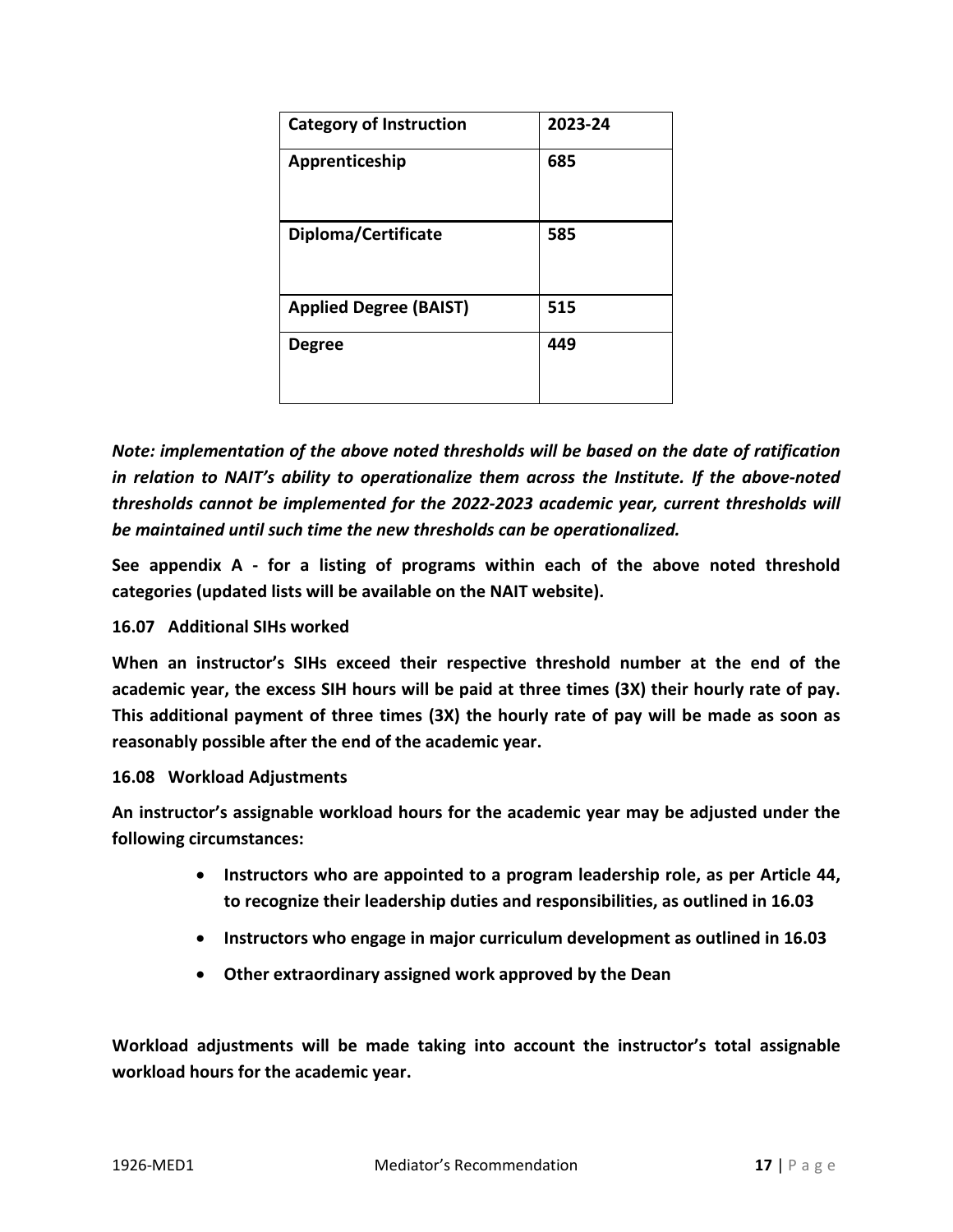### **16.09 Workload Review**

**Upon request of the instructor, the Department Head and/or Associate Dean Administration will review the staff member's workload assignment to ensure it is in alignment with the workload model and based on the principles of equity and fairness within the program.** 

**(a) If an instructor desires a review of their workload assignment, that instructor may, within ten (10) working days of notification of the assignment, request a meeting with the Department Head to discuss the issue. If it is not resolved to mutual satisfaction, the instructor may within five (5) working days after receiving the decision, bring the issue to the attention of the Dean or designate who shall consult with two (2) instructors named by the Association and render a written decision within five (5) working days.**

**(b) Within five (5) working days of receiving the decision of the Dean or designate, the instructor may request a further review of the decision which will be conducted by a workload review committee consisting of the Provost/Vice-President Academic or designate and the President of the Association or designate.** 

- **(i) Instructors may choose to have a NASA representative accompany them to any meeting that is scheduled to discuss the request for review.**
- **(ii) The committee shall study relevant documents and conduct interviews as necessary; review the assigned workload for reasoned equity across work unit and School.**

| <b>Instructional Category</b> |                                    |                                 |
|-------------------------------|------------------------------------|---------------------------------|
| Apprenticeship                | Industrial Mechanic (Millwright)   | Gasfitter                       |
| Auto Body Technician          | <b>Outdoor Power Equipment</b>     | Glazier                         |
| Automotive Service Technician | Technician                         | Heavy Equipment Technician      |
| Baker                         | Parts Technician                   | Insulator                       |
| Boilermaker                   | Plumber                            | Roofer                          |
| Cabinetmaker                  | Refrigeration and Air Conditioning | <b>Sheet Metal Worker</b>       |
| Carpenter                     | Mechanic                           | Steamfitter-Pipefitter          |
| Ironworker                    | Cook                               | Welder                          |
| Machinist                     | Crane & Hoisting Equipment         | Electrician                     |
|                               | Operator - Mobile Crane            | <b>Communication Technician</b> |
|                               | Electrician - CML                  | Instrumentation and Control     |
|                               | Technician                         |                                 |
|                               | Power System Electrician           |                                 |
|                               | Powerline Technician               |                                 |

## **Appendix A - List of Programs by Instructional Category**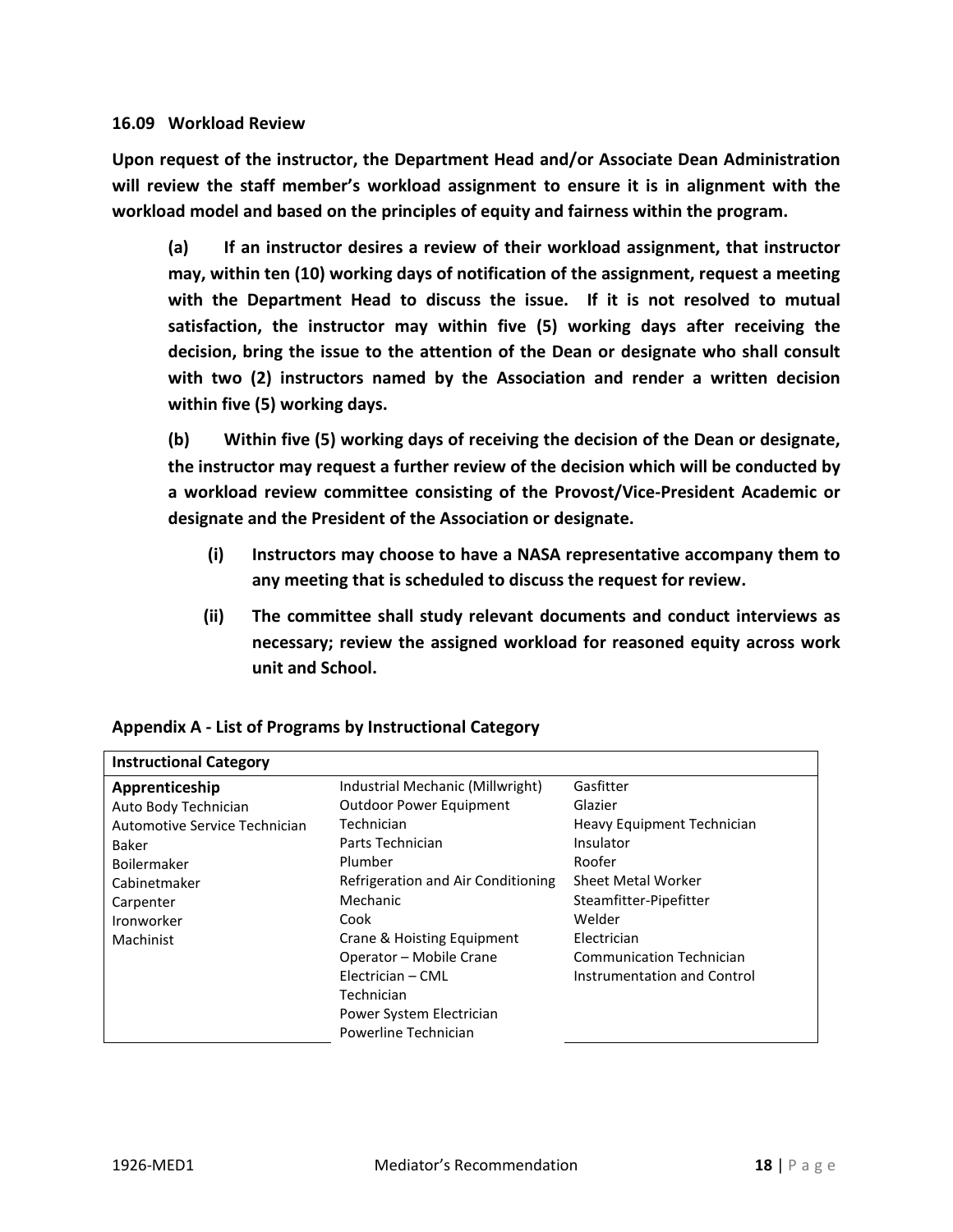#### **Diploma/Certificate**

Advanced Care Paramedic Advanced Plumbing Advanced Welding Automotive Service Technology Alternative Energy Animal Health Technology Applied Financial Services Architectural Technology Baking and Pastry Arts Diploma Biomedical Engineering Tech BioSci General BioSci Conservation Biology BioSci Environmental Monitoring and Assessment BioSci Laboratory Research and Biotechnology Building Environmental Systems Business Administration - Management Business Administration - Accounting Business Administration - Entrepreneurship and Innovation Business Administration - Finance Business Administration – General Business Administration - Human Resource Management Business Administration - Marketing Captioning and Court Reporting Court Transcription Certificate Chemical Engineering Tech Chemical Technology Civil Engineering Technology CNC Machinist Technician Computer Engineering Technology Computer Network Administrator Technology - General

Construction Engineering Tech Culinary Arts Cybersecurity Data Analytics Dental Assisting Dental Technology Denturist Technology Diagnostic Medical Sonography Digital Media and IT Disaster and Emergency Management Electrical Engineering Technology Electrical Installations (new) Electronics Engineering Tech Engineering Design Technology Forest Technology GeoscienceTechnology - GeoEnvironmental GeoscienceTechnology - Exploration Geomatics Engineering Tech Graphic Communications Hospitality Management Hospitality Services (specialization) (new) HVAC Specialist Certificate Industrial Heavy Equip Technology Interior Design Technology Instrumentation Engineering Technology Laboratory and X-Ray Technology Combined Landscape Architectural Tech Liberal Arts Magnetic Resonance First Discipline Magnetic Resonance Imaging - Second Discipline Materials Engineering Technology Mechanical Engineering

Medical Laboratory Assisting Medical Laboratory Technology Medical Radiologic Technology Millwork & Carpentry Cert Nanotechnology Systems Network Engineering Technology Occupational Health and Safety Optical Sciences – Contact Lenses Optical Sciences - Eyeglasses Personal Fitness Trainer Petroleum Engineering Tech Photographic Technology Power Engineering Certificate Power Engineering Technology Professional Meatcutting and Merchandising Pre-Employment - Auto Body Repair Pre-Employment - Automotive Service Technician Primary Care Paramedic Radio and Television - Radio Radio and Television - Television Respiratory Therapy Veterinary Medical Assistant Water & Wastewater Technician Wireless Systems Technology

#### **Applied Degree**

Bachelor of Applied Information Systems Technology

#### **Degree**

Bach of Applied Business Administration – Finance Bachelor of Business Administration Bachelor of Technology Bachelor of Technology in Construction Management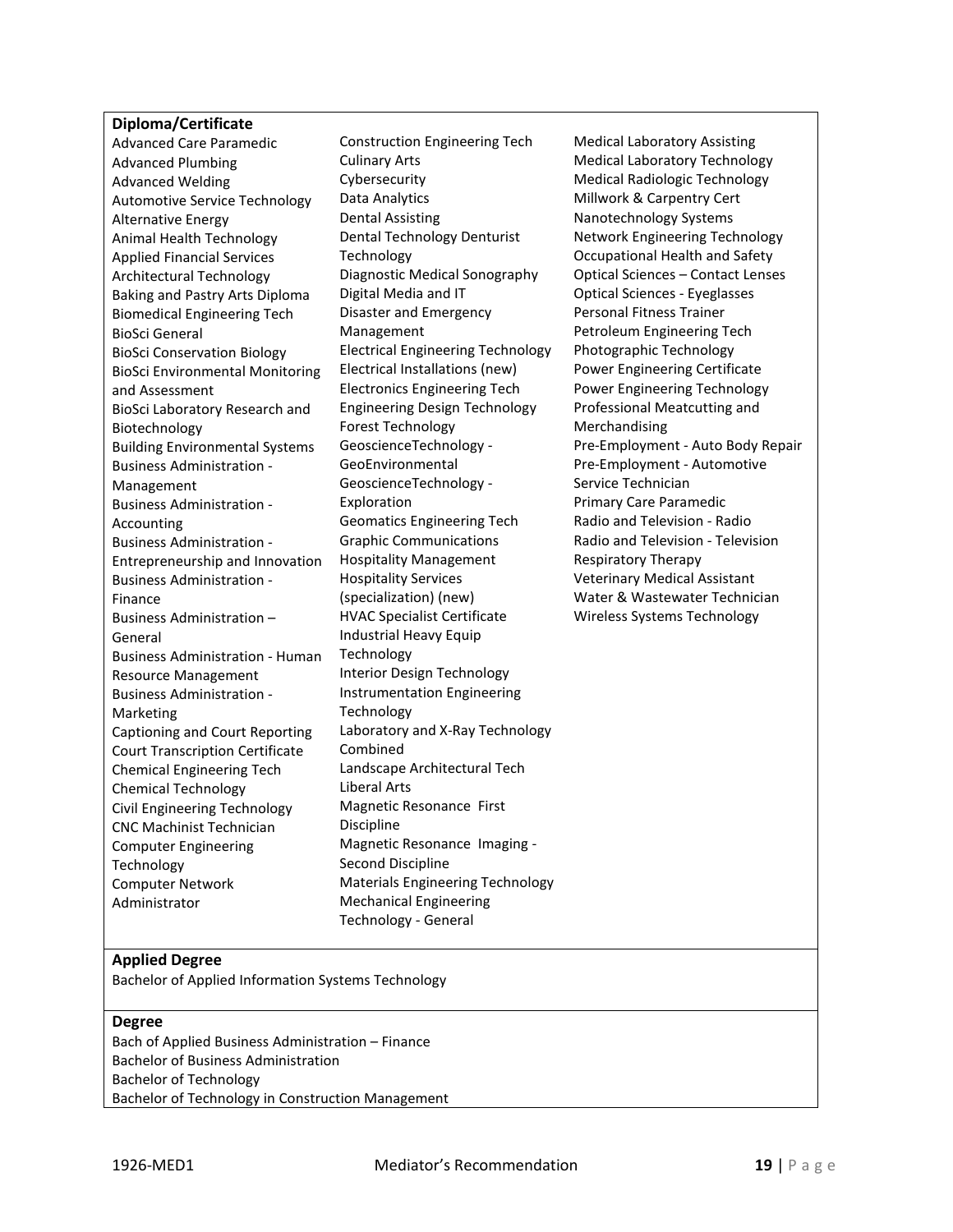*This list includes credit programs that are current as of the 2022-2023 academic year*

*This list may be adjusted as changes to the program mix are made*

*Instructors who teach courses that are offered across multiple programs will have their thresholds blended based on the SIHs taught in each program (example: select English, Math, Physics, Communications, etc.)*

# **Section 18 Annual Vacation Leave**

## LIBRARIAN SERIES

18.12 Subject to 18.09 and 18.13, a staff member who is in the Librarian series shall, for each pay period of service, earn the following amount of vacation leave in direct proportion to the time worked:

(a) 0.9583 days if the staff member has less than five (5) years of service; or

(b) 1.1499 days, if the staff member has five (5) but less than ten (10) years of service; or

(c) 1.3416 days, if the staff member has ten (10) or more years of service**; or**

**(d) 1.538 days, if the staff member has more than fifteen (15) years of service\*** 

*\*applicable to new sub-section (d): employees commence accrual effective 1st day of the pay period following date of ratification)*

The amount of service shall be determined as of the first day of each pay period.

# **Article 27 Benefits Administration**

27.07 **Effective July 1, 2022** the Institute shall pay \$650 **\$750** per calendar for each full time staff member into the Flexible Spending Account to be administered by the third party provider.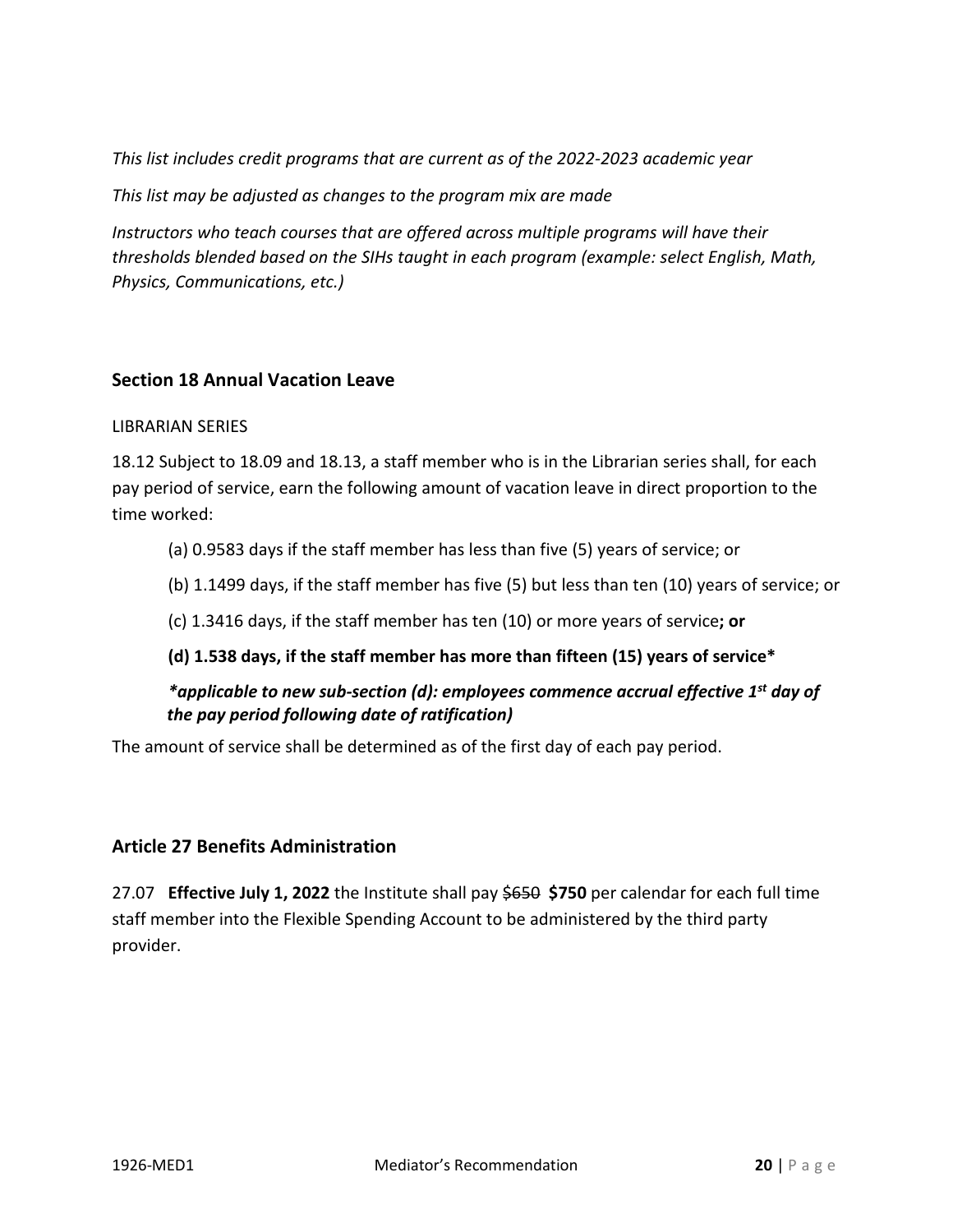# **Letter of Understanding Re: Article 27 Benefits Administration**

## **Effective July 1, 2022 the Institute shall:**

- **(a) increase the cap on paramedical professional services by \$100, and**
- **(b) increase the amount paid per visit for these services from 80% to 100%.**

## **Section 53 Instruction Design and Delivery**

54**3**.01 The Institute recognizes that the primary responsibility for instructional design and delivery rests with academic staff. Explicitly, activities related to the diagnosis of learning needs, the prescription of learning activities and the evaluation of student performance fall within the domain of academic staff members.

54**3**.02 This responsibility includes latitude to teach, discuss, gather and disseminate knowledge and understanding based on the academic staff member's expertise in their discipline. Course delivery will be within the framework of the learning objectives and outcomes of the applicable curriculum. The Employer acknowledges the importance of staff members' participation in their respective professional and academic bodies and likewise, staff members recognize their professional responsibility to maintain current within their discipline.

54**3**.03 The Association recognizes that support staff (instructional assistants) have had a role in the domain of instructional delivery and will continue to do so in the future.

54**3**.04 The Institute confirms its intent that:

(a) instructional assistants not be used to displace instructional staff ie: that the hiring of instructional assistants not cause redundancy of academic staff members;

(b) the introduction of instructional assistants occur where there is appropriate support from the work unit;

(c) instructional assistants work under the authority of instructional staff;

(d) instructional staff have direct responsibility for the supervision of instructional assistants, and;

(e) instructional staff be directly accountable for the actions of instructional assistants who work under their direct supervision.

**(c) instructional assistants work under the guidance of Instructors, but will formally report to a non-bargaining unit member.**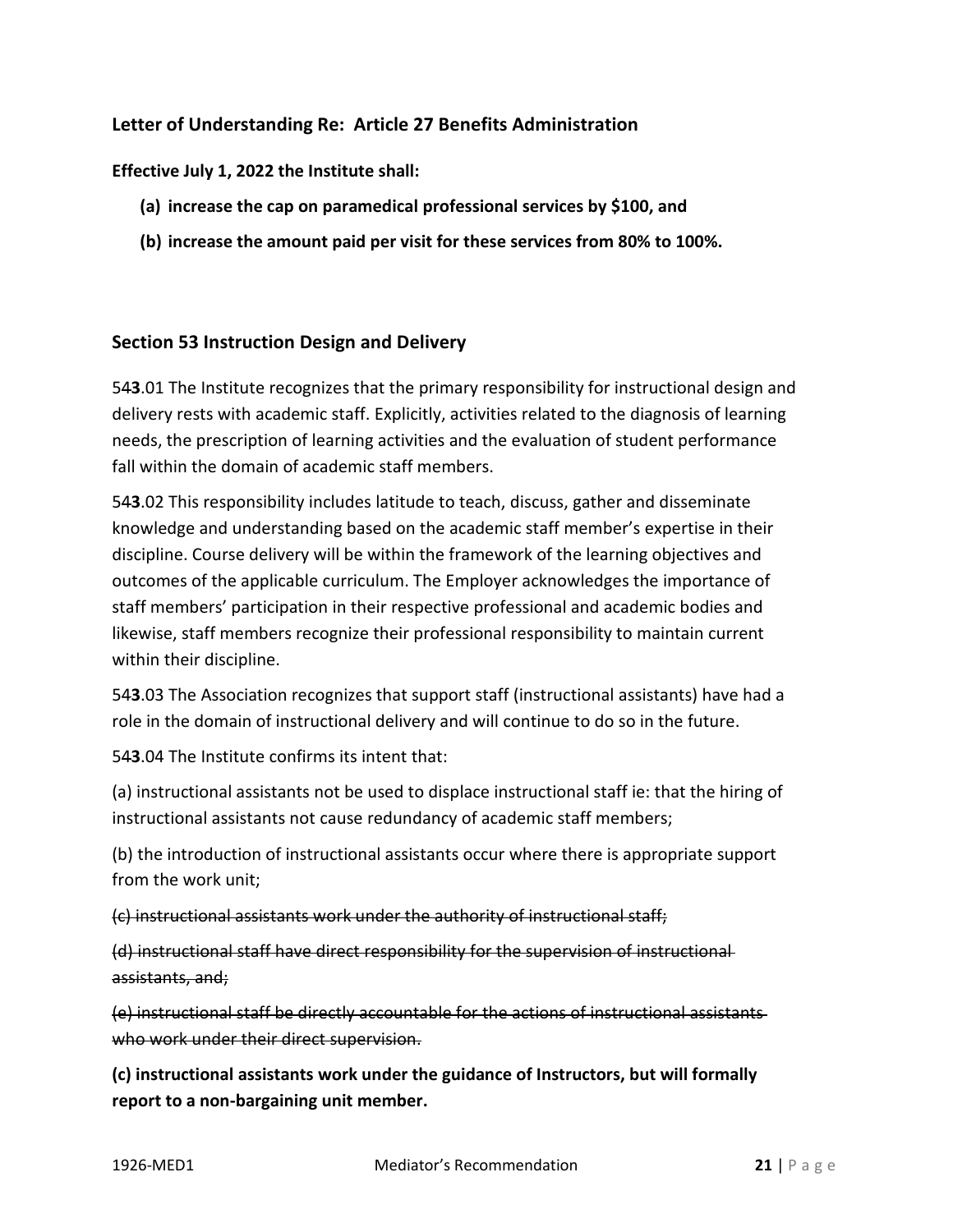**Appendix XX Casual Employee Hourly Rate of Pay per Scheduled Instruction Hour (SIH)**

| Category            | Description of the type of<br>work                                                                                                                                                                                                                                                                                                                                                                                                                                                                                            | Rate         |
|---------------------|-------------------------------------------------------------------------------------------------------------------------------------------------------------------------------------------------------------------------------------------------------------------------------------------------------------------------------------------------------------------------------------------------------------------------------------------------------------------------------------------------------------------------------|--------------|
| <b>Instructor A</b> | Independent instruction of<br>curriculum and preparation<br>of course delivery materials<br>incorporating industry<br>expertise (eg. power point,<br>schedule, lecture notes).<br><b>Requirement for academic</b><br>work to be done outside of<br>scheduled instruction hours<br>(SIH), including the<br>supporting of students (eg.<br>office hours).                                                                                                                                                                       | \$99.00/SIH* |
| <b>Instructor B</b> | Independent instruction of<br>curriculum incorporating<br>industry expertise using<br>materials previously<br>developed and provided by<br>the program. May conduct<br>student assessment during<br>scheduled instruction hours<br>(SIH) based on previously<br>developed assessments<br>provided by the program. No<br>requirement for academic<br>work to be completed<br>outside the scheduled<br>instruction hours (SIH),<br>however the casual<br>employee is responsible to<br>ensure they are prepared to<br>instruct. | \$49.00/SIH* |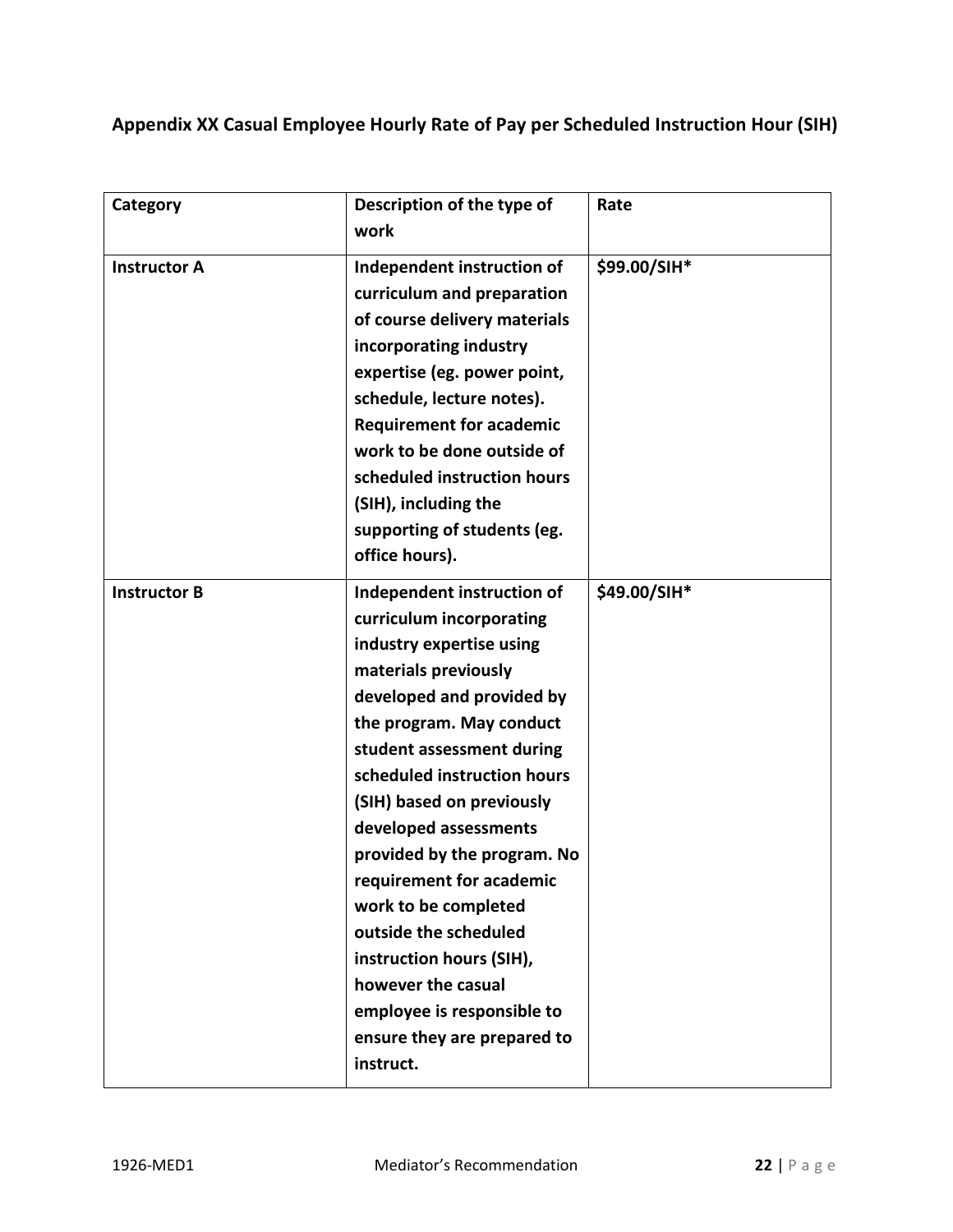| <b>Instructor C</b>                                      | <b>Curriculum Development</b> | \$49.00/hour* |
|----------------------------------------------------------|-------------------------------|---------------|
|                                                          | and Design                    |               |
| Librarian                                                |                               | \$42.00/hour* |
| <b>Counsellor</b>                                        |                               | \$49.00/hour* |
| <b>Curriculum &amp; Instruction</b><br><b>Specialist</b> |                               | \$49.00/hour* |

# **\*pay will be adjusted for SIHs or hours not worked and re-scheduled or if a substitute is required**

# **Ratification by The Parties**

Under section 64 of the Labour Relations Code the parties have requested a Mediator's Recommendations and have agreed to take the Mediator's Recommendations to their principals for ratification.

I request that each party officially advise me, by email on or before 1:00 pm, Tuesday, April 12, 2022 if you accept or reject these recommendations. Please copy the other party.

If both of you accept/ratify the recommendations, you would proceed to prepare and sign the new collective agreement comprising the items you agreed to and these recommendations. The Date of Ratification would be the latter date either of you notify me of ratification.

If either or both of you reject these recommendations, you may:

- 1. return to bargaining, alone or with the mediator, or
- 2. exercise your further rights under the *Labour Relations Code.*

I remain available to assist you at any point in the process. Thank you for your assistance in the process.

WHeever

Deborah M. Howes, C. MED., I.M.I. Cert., Mediator April 1, 2022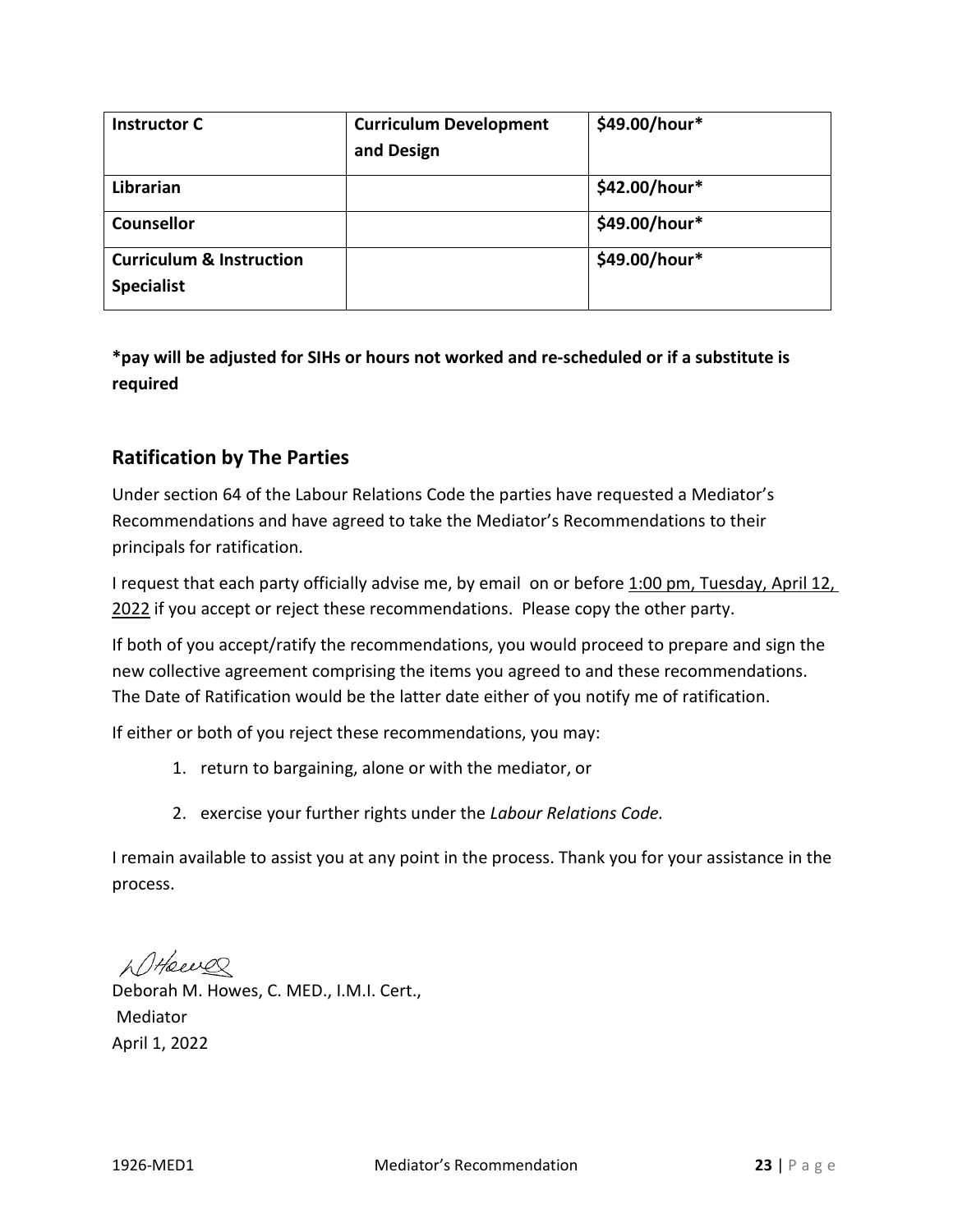# **Appendix A – Agreed to Items for the NAIT/NASA Collective Agreement June 30, 2019 to June 30, 2024**

**Preamble:** moved language from Article 3 regarding work life balance to the preamble

**Article 1 Definitions**: updated and added new definitions as referenced throughout the Collective Agreement.

**Article 4 Effective Date and Term of Agreement:** added language regarding no lockout by the Institute and no strike by the Association during the term of the Collective Agreement.

**Article 17 Paid Holidays:** confirmed Remembrance Day as a paid holiday. Requests to work during Reading Week will be approved based on operational feasibility. Added language regarding fall break.

**Article 18 Annual Vacation:** annual vacation may be reimbursed if staff member is hospitalized during vacation. Added Curriculum & Instruction Specialist and their vacation entitlement.

**Article 19 Special Leave:** staff member may access special leave during vacation for the purposes of bereavement.

**Article 22 Maternity & Parental Leave:** Updated language and included language regarding the Supplementary Employment Benefit Plan.

**Article 23 Illness Leave:** Added notice period to return to work from leave.

**Article 24 Professional Development:** Expanded the scope of EPDA eligible expenses. Defined Educational Resource and expanded use of funds to pay for professional fees and union nonworking dues. Increase in accrual, not to exceed to \$3200.00 and pro-rated for new and part time employees.

**Article 27 Group Benefits Plan:** Title changed and language clarified and reorganized.

**Article 28 Long Term Disability:** Title change and housekeeping items.

**Article 29 Health Plan Benefits:** renamed to Business Travel coverage. NAIT extended medical benefits plan moved to Article 27 Group Benefits.

**Article 31 Dental Plan:** Moved to Article 27 Group Benefits

**Article 32 Group Insurance:** Housekeeping and reflect current practice.

**Article 36 NAIT Tuition Benefit:** Title changed and language to reflect current practice.

**Article 43 Probationary Period:** Mandatory written performance evaluations during probation. Extensions to probationary period permitted only for approved leaves greater than one month, excluding vacation.